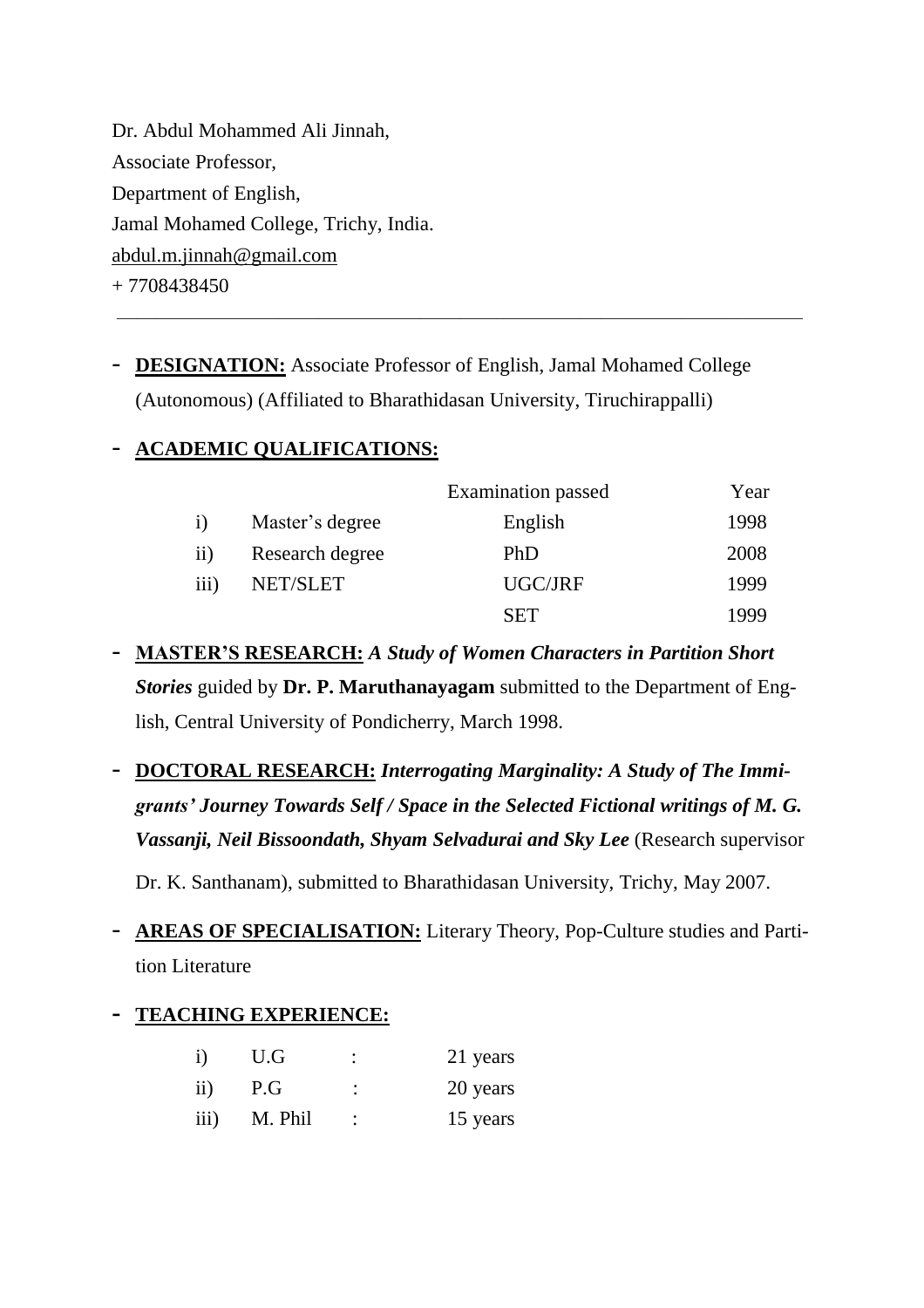#### **- MINOR RESEARCH PROJECT:**

| Title of the Project                                                      | <b>Funding Agency</b> | in Ru-<br>pees | <b>Amount Direction Remarks</b> |                                  |
|---------------------------------------------------------------------------|-----------------------|----------------|---------------------------------|----------------------------------|
| Defiled and Defiant: Women in the<br><b>Literature of Communal Unrest</b> | UGC                   |                | s Studies                       | $40,000/=\vert$ Women' Completed |

## **- KEYNOTES (ABROAD):**

- 1. **Creative writing in Pandemic Times (Workshop) Online** conducted by Pachyderm Tales, UTM, Indonesia & Kongunadu Arts and Science college, Coimbatore, 16th June, 2021
- 2. **How to tell a travel story (A travel writing workshop)** at UNNES, Indonesia, 24 Feb, 2021
- 3. **The Diaspora and Change: The idea of subversion in South Asian Literature** at the Virtual International conference organised by Yonphula Centenary college, Bhutan, Sept 10- 12, 2020.
- 4. **Let's Create Science Fiction** A Creative Writing Workshop in Universitas Trunojoyo Madura, Indonesia, 18th April, 2020

## **- KEYNOTE ADDRESS DELIVERED:**

- **1. Recent Trends in Theory,** DG Vaishnav College, Chennai on 20th Nov, 2020
- 2. **Affect Theory and its implications on 21st century Literary Studies** three day online lecture series conducted by Faculty of science and humanities, SRM university, Ramapuram, 25th Aug, 2020
- **3. Let**'**s Post(humanise) ourselves: An ideological ready reckoner for our Times** at St. Francis De Sales College, Nagpur on 17th Aug, 2020
- 4. **Canker, Plague and Phage** international 4 day lecture series, Literature in Timeslike these, Queen Mary's College, 4th July, 2020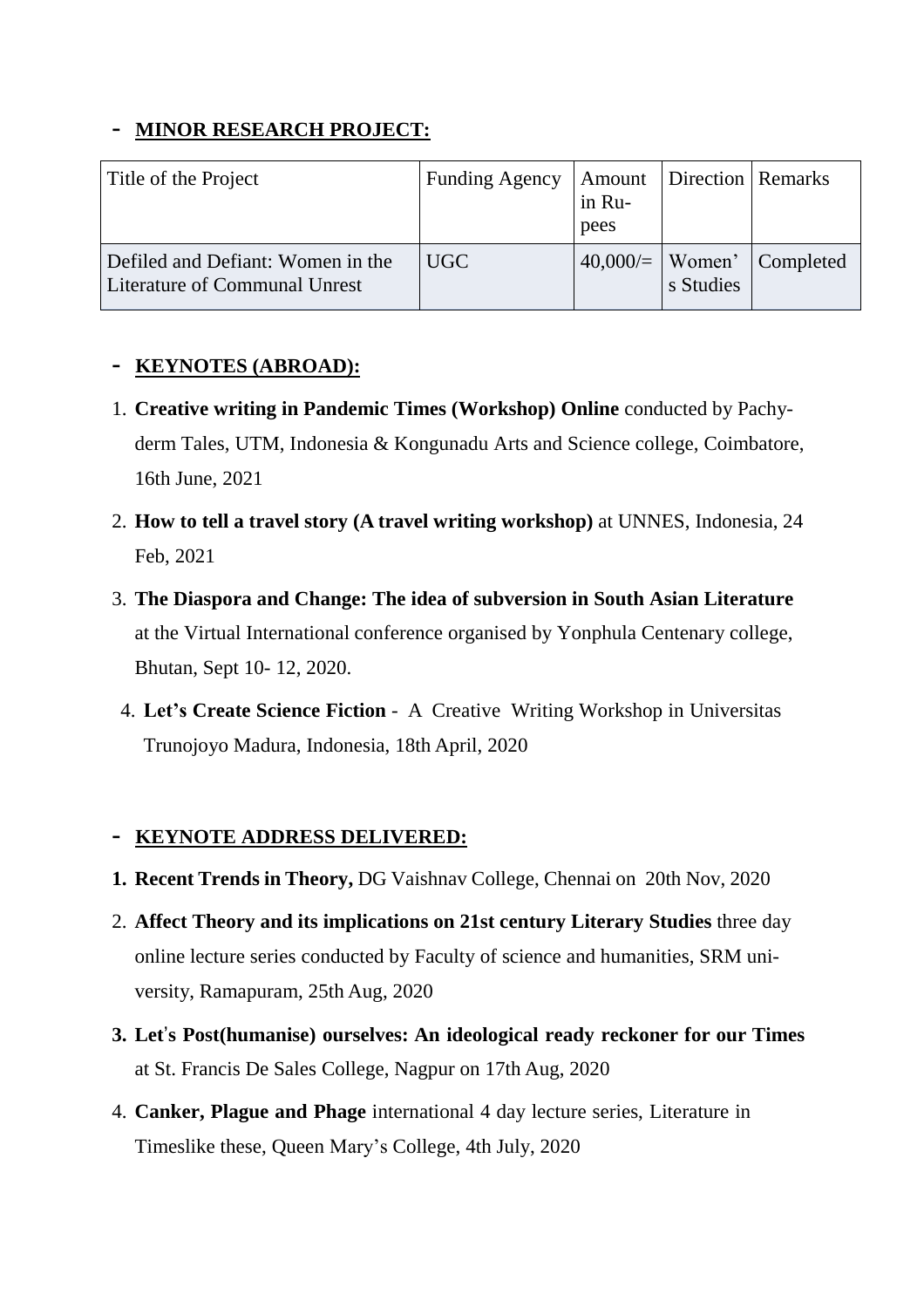- 5. **Film Studies** in NGM four day online faculty development programme, 23rd May,2020
- 6. **Technology and thereafter: Theorising Posthumanist Trauma** in Santaji Ma-havidyalaya, Nagpur on 14th May, 2020
- 7. National Workshop on Theories and World Making in Sadakathullah Appa Collegeon 25th Feb, 2020
- 8. **The Science Behind Creative Writing** in AVC College, Mayiladuthurai on 13thFeb, 2020
- 9. **Enlightenment through English Language and Literature** conducted by Dhanalakshmi Srinivasan College on 31st Jan, 2020
- 10. **Digital Humanities** at the two day international conference conducted by ChristCollege, Irinjalakuda, Kerala and ELTIF on 24 & 25th Jan, 2020
- 11. Valedictory Address on **Representations and Re/Presentations in Art and Literature** in the International Conference on Expression as Representation: In English Language and Literature organised by Bishop Heber College, Trichy and Bodhi International Journal of Research in Humanities, Arts and Science on 26th Feb, 2019
- 12. On **New Literatures in English** at the One Day State level intercollegiate student's meet organised by Postgraduate and Research Department of English, Thiagarajar College, Madurai on 19th Feb, 2019.
- 13. **Bazinga! Pop Culture and the Mainstreaming of the Hoi Polloi** in the National level conference on From Periphery to Centre: Exploring Culture, Literature and Media organised by the department of English, Sasurie college of Arts and Science, Tirupur on 6th Feb, 2019
- 14. **Mutating Truth: The Semantics of Multiplicities** at the Singularities International Conference on Truth, conducted by KAHM Unity Women's College, Manjeri, Kerala on 30th Jan, 2019
- 15. **Reconfiguring the Periphery: New Directions in Subaltern Literatures** at Two - day National Seminar on Drumbeats from the Sidewalk: Subaltern Voices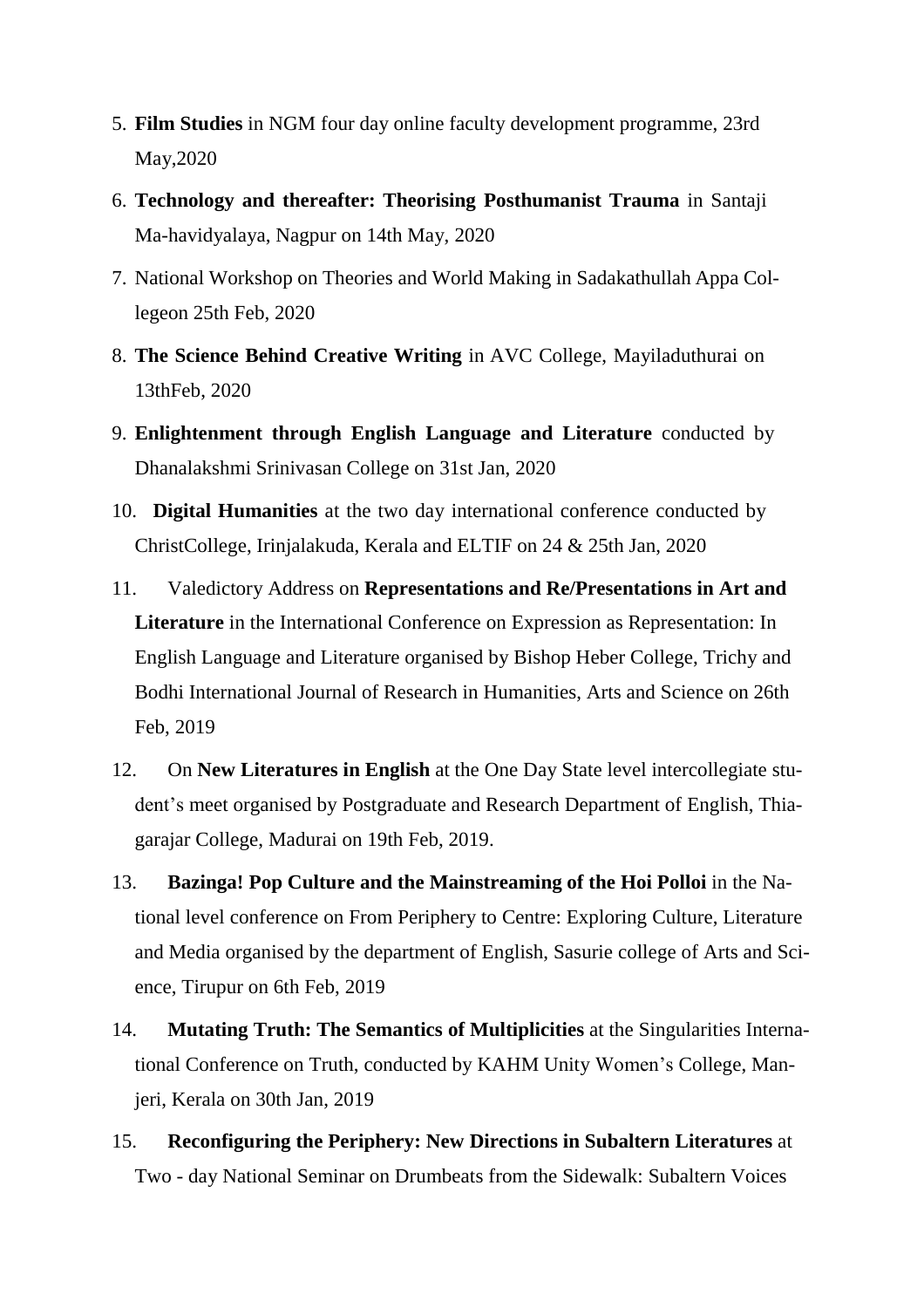Compelling Attention organised by the Postgraduate and Research Department of English, Govt College, Malappuram on 30th and 31st Oct, 2018.

- 16. **Reading, Rereading Literature** at the **One Day International Seminar on Social Issues in Literature and Media** organised by Department of Journalism and Mass Communication, Periyar University, Salem on 10th Feb, 2018.
- **17. The Zeitgeist and Volksgeist of Contemporary Indian Writing** at the National Seminar on Current Indian English Fiction with Special Reference to the Short - Listed Novels for the Hindu Literary Award from 2010 - 2017**,** organised by Postgraduate and Research Department of English, Sadakathullah Appa College, Tirunelveli on 22nd Feb, 2018.
- **18. Why Theory** at the Two Day International Conference on Language and Literature organised by Sri Akilandeshwari Women's college, Wandiwash on 25th and 26th Sept, 2015.
- 19. **Indian Diaspora** in the Two Day National Seminar on Recent Trends and Themes in Indian English Literature at Sri Akilandeshwari Women's college, Wandiwash on 27th and 28th Jan, 2015.
- 20. **Contemporary Indian Writing in English** at State Level Seminar on Trends in Indian Writing in English in Post - Independence Era organised by AVVM Sri Pushpam College, Poondi, Thanjavur on 23rd Mar, 2015.
- 21. Plenary Talk on **New Directions in Diasporic Literature** at UGC sponsored Three Day Symposium on New vistas of Research in English Studies organised by National College, Trichy, on 6th to 8th March, 2014
- 22. Valedictory Address on **Negotiation and In - betweeness – Canadian Diasporic writings** at International Conference on Emerging Trends in Canadian Literature organised by St. Joseph's college, on 29th Jan, 2014
- 23. Plenary Talk on **Negotiating the marginal space: The Case of the Canadian diaspora** at the National Seminar on Canada: A Multitude of Spaces organised by Indian Association for Canadian Studies and National College, on 1st and 2nd Feb, 2013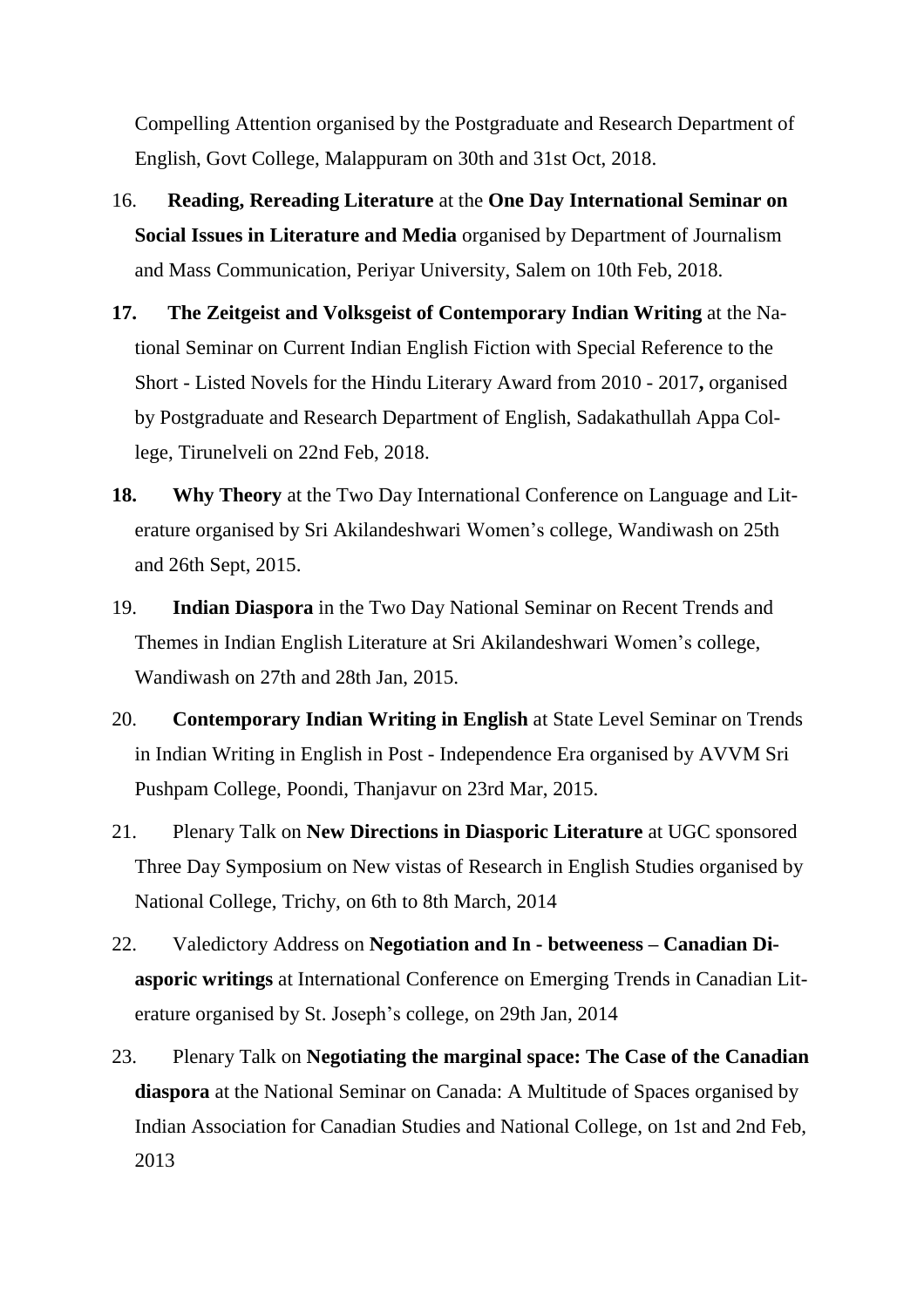- 24. **The Subaltern Can Speak** at the National Seminar on Can the subaltern speak? The Emergence of Women Writers after 1950 organised by Jayaraj Annapackiam College for women, 12<sup>th</sup> and 13<sup>th</sup> Dec, 2013.
- 25. **Culture Hegemony and Multiculturalism** at The UGC Funded National Symposium on Cultural studies and Interdisciplinary English organised by Vellalar college for women, Erode, on 9<sup>th</sup> and 10th Feb, 2012

#### **- ACCOLADES:**

**Excellence Award 2018** in recognition of the consistent superior performance in English Studies by International Multidisciplinary Research Foundation

## **BOOKS PUBLISHED:**

# - **ACADEMIC:**

1. **Soft Skills Development** for UG Degree Programme - Jamal Mohammed College

#### **FICTIONAL WORKS:**

- 1. **Taleaura** B088SBFDL Canadian Publisher**:** Ukiyoto Publishing (17 May 2020)
- 2. **The Quadrant Series** ISBN 9390160944, Ukiyoto Publishing (28 May, 2020)
- 3. **White Eyes and Black Shrouds**: An anthology of Horror poems ISBN 9390160898, Ukiyoto Publishing (11 June, 2020) [Ed]
- 4. **Gunpowder**: Volume 1 ISBN 9390237408, Ukiyoto Publishing (2 July, 2020)
- 5. **Resfeber**: ISBN 9354901131, Ukiyoto Publishing 18th June, 2021 in collaboration with UNNES, Indonesia [Ed]
- 6. **Komorebi:** ISBN 9815003496, Ukiyoto Publishing 23rd June, 2021 in collaboration with UNNES, Indonesia [Ed]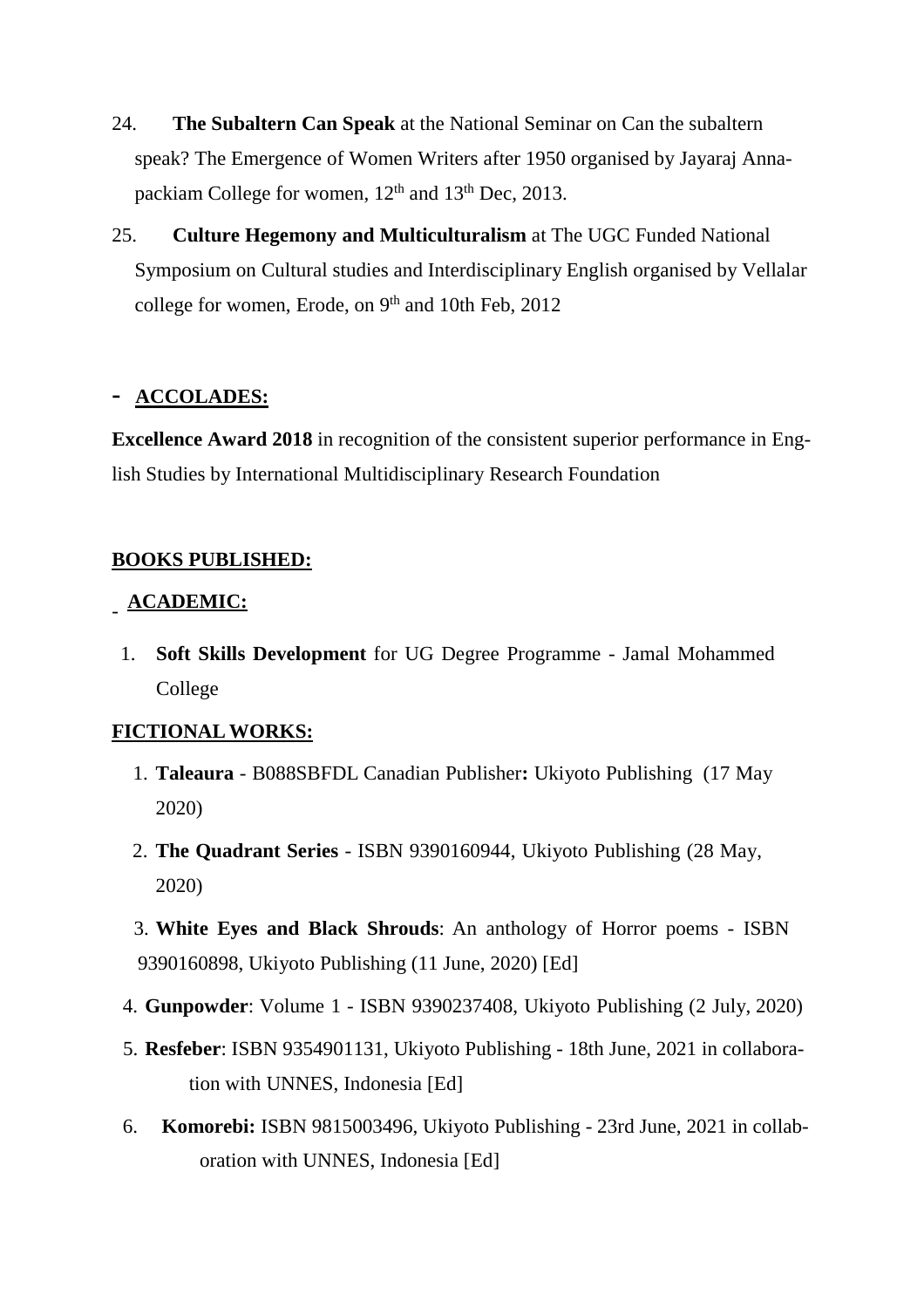#### **- INVITED LECTURES:**

- 1. National Webinar on **Reading Poetry (Contrapuntally)** conducted by Majlis Artsand Science college, Kerala on 30th Jan, 2021
- 2. **Introduction to Literary Studies** in Department of English, Vellalar College for Women (A), 4th Mar, 2020
- 3. **Current Trends in Postcolonial Studies** in Department of English, St. Xavier's College (A), 9th Mar, 2020
- 4. **Heterocosm in Contemporary Postcolonial Narratives** in Department of English, Pondicherry University on 26th Sept, 2019.
- 5. **The Idea of cultural hegemony in Modern India**, Department of English, Gurukul Kangri University on 7th Nov, 2019.
- 6. **PostHumanism** at the Department of English, Sacred Hearts College, Tirupatur on 16th Feb, 2019
- 7. **Post Aestheticism and The Aura: Understanding Pop-Culture**, at PG and Research Department of English, Farook College (A), Calicut, Kerala on 31st, Jan 2019
- 8. **Critical Mise-en-abyme** at the PG and Research Department of English, Holy Cross college, 10th Jan, 2019
- 9. **Literary Theories** at Dr. SNS Rajalakshmi College of Arts and Science, Coimbatore on 7th Sept, 2018
- 10. **Post Theory** at UGC Refresher Course in English at UGC Human Resource Development Centre, Bharathidasan University, Kajamalai Campus on 22nd Jun, 2018
- 11. **Aesthetics of Didacticism: A survey of Modernist Literature** in the two day residential workshop on **Dialogues on Modernity** organised by Department of Journalism and Mass Communication, Periyar University, Salem on 24th Mar, 2018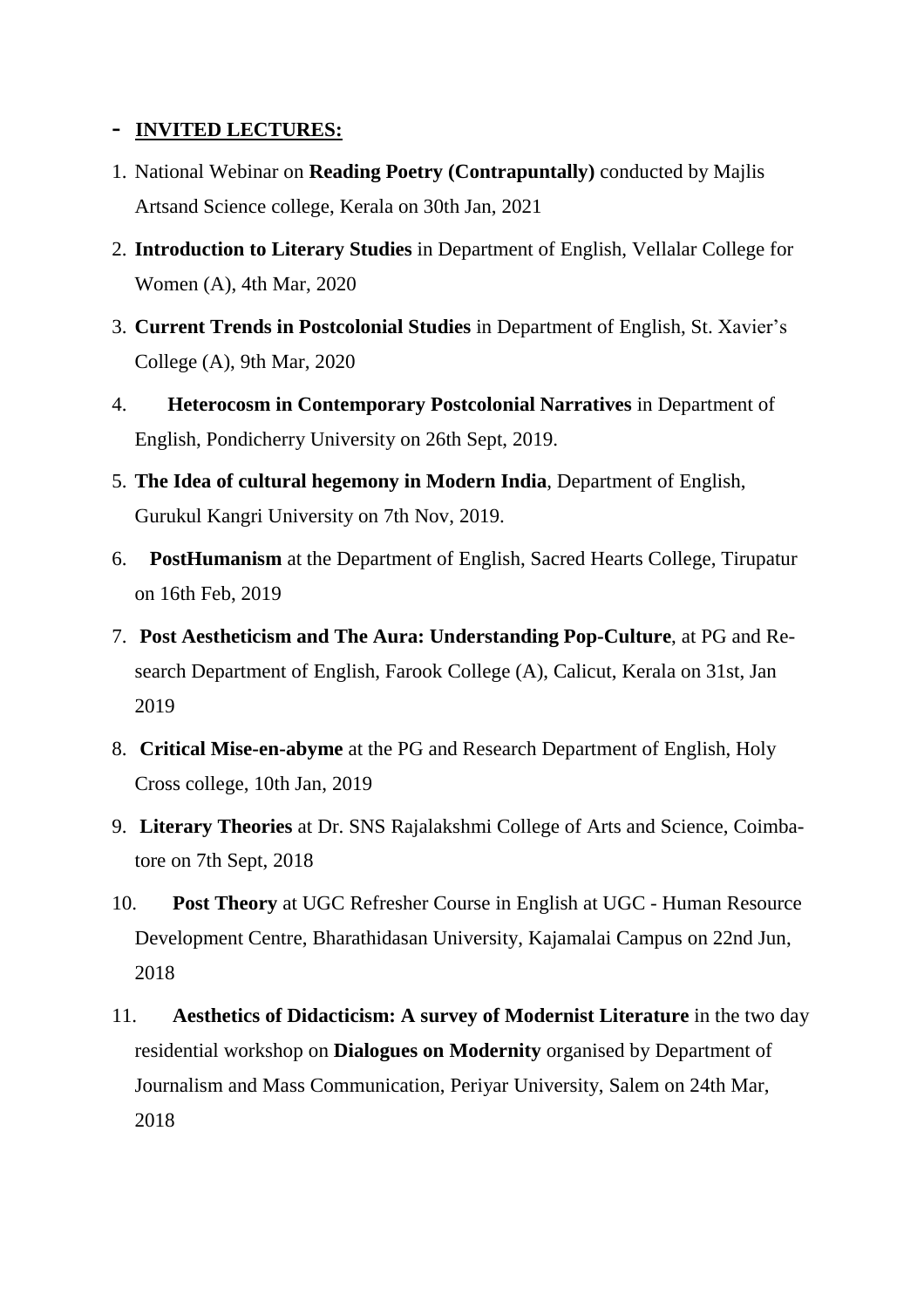- 12. **From Cartography to Technoscape: Reading Contemporary Postcolonial Writings** at Holy Cross College, Trichy on 9th Mar, 2018
- 13. **Literature as Catalyst for life** organised in the Department of English (SF), Jamal Mohamed College, Trichy on 8th Mar, 2018
- 14. **New Historicism**, Bishop Heber College (Autonomous), Trichy on 23rd Jan, 2018
- 15. **Postmodernism** at Jamal Mohamed College, conducted by PG and Research Department of English (SF - Women) on 12th Oct, 2017
- 16. **Cultural Studies** at State Level Seminar on **Application of Modern Literary Theory,** VVV College for Women, Virudunagar on 24th Jan, 2017
- 17. **The Art of Reading and Postulating Cultural Identity** at KN Government Arts College for Women, on 1st Feb, 2017
- 18. **Islamic Women's Testimonies** at the One Day State Level **Seminar on Biographies in English**, organised by Sadakathatullah Appa College, 28th Jan, 2016
- 19. **American Literature** at Vivekananda College for Women, Tiruchengode on 23rd July, 2016
- 20. **Literary Criticism** at Sri Krishna Arts and Science, Coimbatore on 2nd Feb, 2015
- 21. **Elements in Postmodern Literature** at St. Joseph's College on 13th July, 2015
- 22. **A Literary Approach to Stylistics** at the UGC Sponsored One day National Seminar on Refining Methods/Modes of Teaching English Language and Literature organised by SeethaLakshmi Ramaswami College, Trichy on 29th Dec, 2015
- 23. **Stylistics** at UGC Refresher Course in English at UGC Human Resource Development Centre, Bharatidasan University, Kajamalai Campus on 14th Nov, 2015
- 24. **Literary theories** at KSR College of Arts and Science, Tiruchengode on 9th Oct, 2015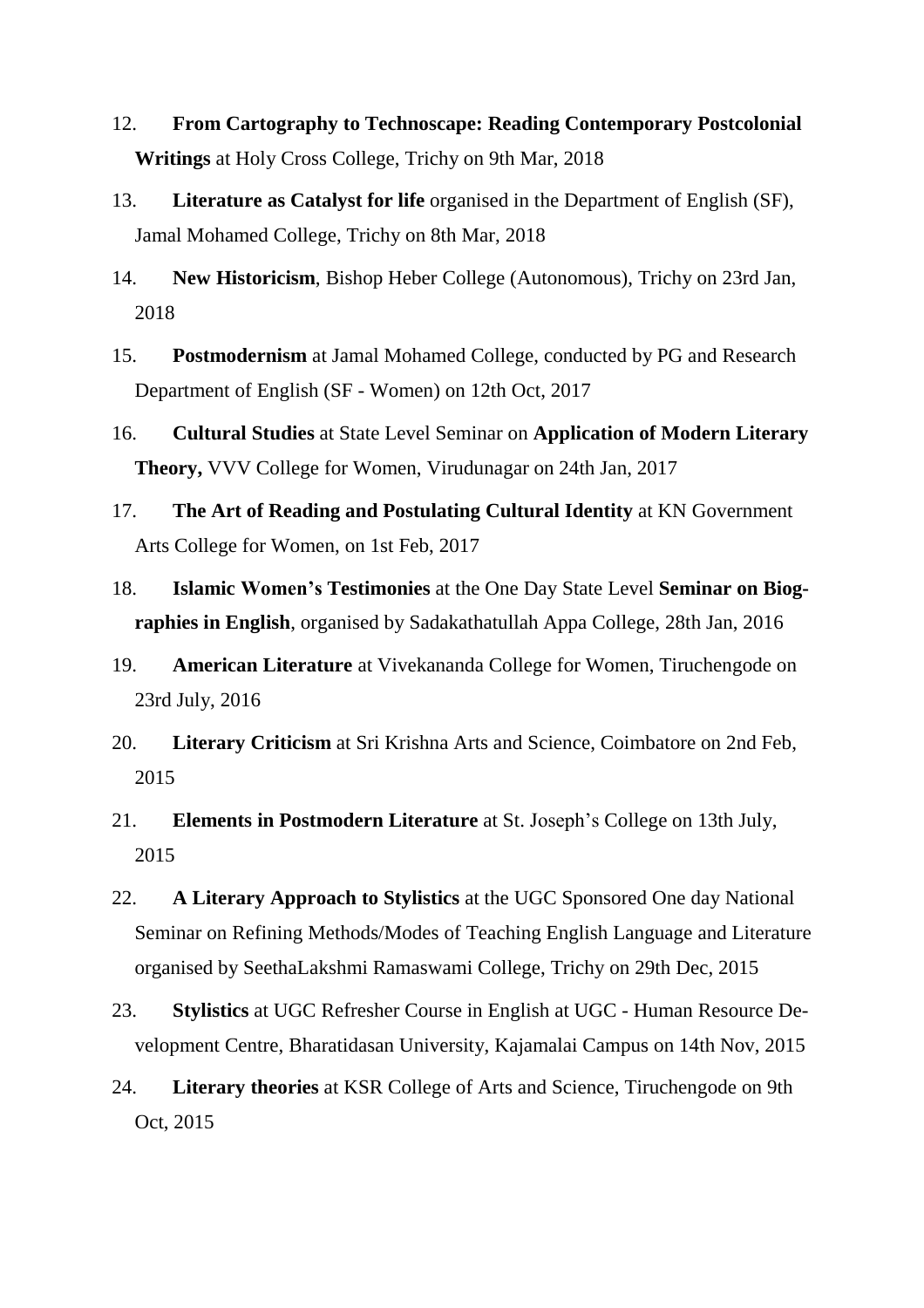- 25. **Diasporic Literature** at DKM College for Women (A), Vellore on 19th Feb, 2015
- 26. **Contemporary American Literature** at Urumu Dhanalakshmi College (Autonomous), Trichy, on 11th Mar, 2015
- 27. **Literary Theory and Movements** at Mars Gregorious, Arts and Science College, Chennai on 9th and 10th Sept, 2015
- 28. **Literary Criticism and Theory** at Nirmala College for women, Coimbatore on 2015
- 29. **Post theory in American Fiction and Postcolonial Literature** at UGC Refresher Course in English at UGC - Human Resource Development Centre, Bharatidasan University, Kajamalai Campus on 2nd Sept, 2014
- 30. **20th Century British Literature** at Urumu Dhanalakshmi college, Trichy on 29th July, 2013
- 31. **Indian Diasporic Writing** organised by Bon secours college for Women, Thanjavur on 18<sup>th</sup> Feb, 2013
- 32. **Recent Trends in Criticism** organised by AIMAN college of Arts and Science for women, Trichy on 04<sup>th</sup> Sept, 2013.
- 33. **Literary Theory** organised by AVVM Pushpam college, Poondi, Thanjavur, on 18th Feb, 2013.
- 34. **Postcolonial Criticism** organised by H.H The Rajah's college, Pudukottai on 07th Sep, 2012.
- 35. **The Frontiers of American Literature** organised by Sri Vidya Mandir, Arts and Science College, Krishnagiri, on 01<sup>st</sup> Sept, 2012.
- 36. **Diasporic Literature** organised by Srinivasan college of Arts and science, Perambulur on 24<sup>th</sup> Sept, 2012.
- 37. **An Overview of English Literary History** at The One Day workshop organised by Holy Cross College, Trichy, on  $26<sup>th</sup>$  Sept, 2012.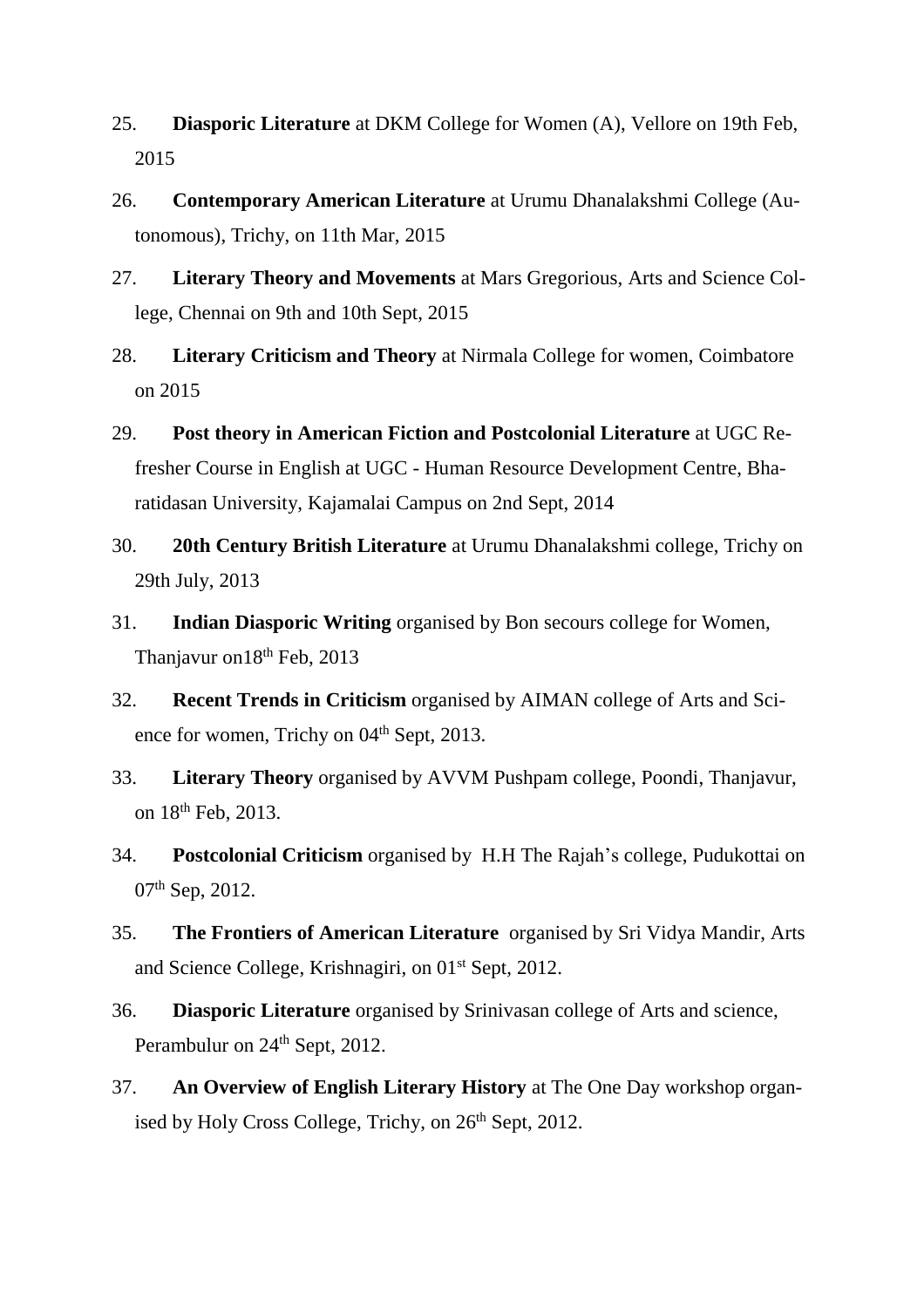- 38. **Shakespeare's Plays** at Muthayammal college of Arts and Science, Rasipuram on 22nd Mar, 2012.
- 39. **Girish Karnad and Arundati Roy** at One day workshop on Indian writing in English organised by Holy cross college, Trichy, on 23rd Jan, 2012.
- 40. **The Strange Institution called Literature** organised by Nehru Memorial college, Puthanampatti on 6<sup>th</sup> Sept, 2012.
- 41. **The Impact of Literature on Life** at National college, on 16th Aug, 2011
- 42. **Postcolonial literature** organised by St. Joseph College, for M. Phil scholars on 30<sup>th</sup> Nov, 2011
- 43. **Canadian Literature** organised by St. Joseph's college, Trichy on 2nd Dec, 2009.
- 44. **On William Shakespeare's Macbeth** organised by Ayya Nadar Janaki Ammal College, on 7<sup>th</sup> Oct, 2009.
- 45. **Literature for Pleasure** organised by Thanthai Hans Roever College on 8 th Oct, 2007.

#### **- CONFERENCES/ WORKSHOPS ORGANISED:**

- 1. One Day International Conference on *Universality in Contemporary Reality: Envisioning / Revisioning Postmodern Literature,* in Jamal Mohamed College, Autonomous on 21st Feb, 2018
- 2. Convened a One Day National Level Conference on the topic, **From Periphery to Centre: Exploring Culture, Literature and Media** in Sasurie College of Arts and Science, Tirupur on 6th Feb, 2019
- 3. UGC Sponsored One Day National Seminar on **Femininity and Marginality: Changes and Challenges in Contemporary Society**, in the PG and Research Department of English, Jamal Mohamed College, on 7th Feb, 2019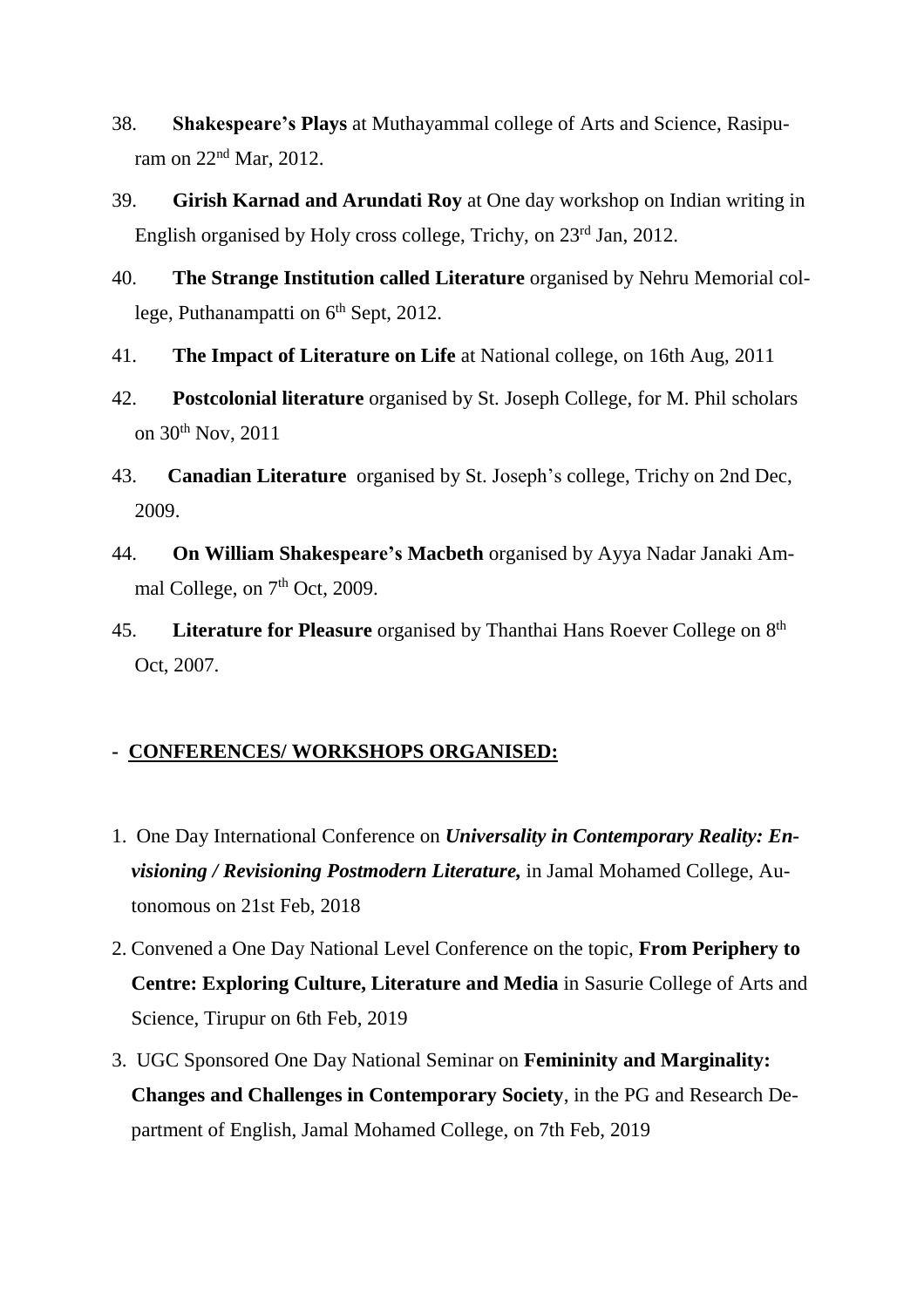- 4.A two day International Conference organised in Sasurie College of Arts and Science, Tirupur on the topic **Theorising Dis/Ability: Creation and Narration** on 22ndand 23rd Jan, 2020
- 5.**Foresight and Insight: Approaches to Literary theory and Criticism**, 12th Feb 2020, in Jamal Mohamed College, Autonomous, Trichy
- 6.**International Creative Writing Symposium** (Online), 27th June 2021, in association with Pachyderm Tales and Christ College (A), Irinjalakuda, Kerala

#### **- TRAINING SESSIONS:**

- 1. **NET Paper I** at DKM College for Women (A), Vellore on 22nd Aug, 2015
- 2. **Emotional and Social Skills** at the One Day State Level Workshop conducted by the National service Scheme of Jamal Mohamed College on 26th Feb, 2013
- 3. **Resume Writing** in the two day Faculty Development Programme on Soft Skills organised by IQAC, Jamal Mohamed College on 4th and 5th Jan, 2013

4. **Interview Skills** in the Computer Science Department organised by Jamal Mohamed College on 17th Jan, 2013

5. **Confidence Building and Resume Writing** at One day State Level Workshop on Soft Skills organised by Jamal Mohamed College, on 29<sup>th</sup> Feb, 2012.

6. **Vocabulary Development** in the Bridge course programme for Urumu Dhanalakshmi college, Trichy on 2nd Aug, 2012.

7. **Verbal and Nonverbal Communication** organised by Holy Cross college, on 28th July, 2011.

8. **Spoken English Course** for MBA students organised by Sree Saraswathi Thyagaraja college from 14th July 2009 to 16th July 2009.

9. **Emotional Intelligence** in the One Day Refresher Course for Teachers conducted by Sri Bharati Arts and Science college for Women, Pudukkotai, on 5th July, 2009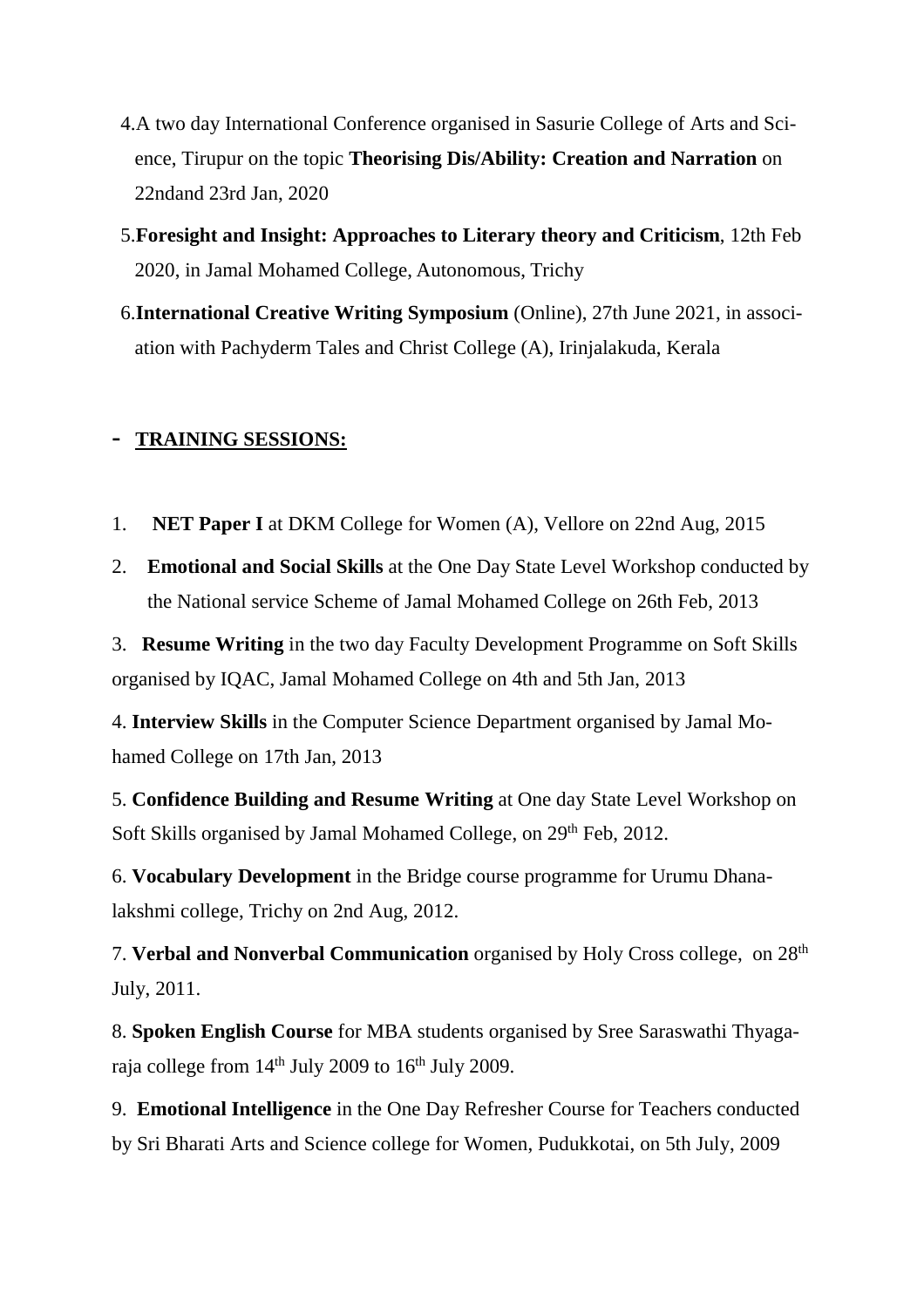10. **Emotional Intelligence** organised for Faculty at Tamil University, Thanjavur on 12th Mar, 2008

11. **The Need for Communication** organised by Naina Mohamed College of Arts and Science, Aranthangi on 8th Feb, 2008.

12. **Personality Development Programme** conducted by Trichy Educant Association of Malayalees on 24th Feb, 2007

13. **Emotional Management During Disasters** organised by Anna science centre – Planetarium on Developing Volunteers for Disaster Mitigation on 19th Jan, 2007

14. **Communication Skills** organised by Standard Fireworks College, Sivakasi on 1st Feb, 2007.

15. **Job Interviews** organised by National College, Trichy, on 5th July, 2007.

16. **Effective Communication in English** organised byDhanalakshmi Srinivasan College of Arts and Science for Women on 10<sup>th</sup> Jan, 2006.

17. **Emotional Intelligence** for 48th orientation course at Academic Staff College, Bharathidasan University on 4th July, 2006.

18. **Workshop on Soft skills** at Shrimati Indira Gandhi College, Trichy on 28th Nov, 2006

19. **Bridge course** for students of Muthayammal College of Arts and Science from 08.08.05 to 10.08.05.

## **- WORKSHOPS CONDUCTED:**

- 1. *Stylistics and Creative Writing* in AVC College (A), UGC sponsored two day workshop on 12 & 13 of Feb, 2020
- 2. *New Vistas in Literary Research* in **Yonphula Centenary College, Royal University of Bhutan** on 23rd April, 2019
- 3. **Creative Writing and Gothic Texts** in St. Joseph College (North Point), Darjeeling on 15th & 16th Nov, 2019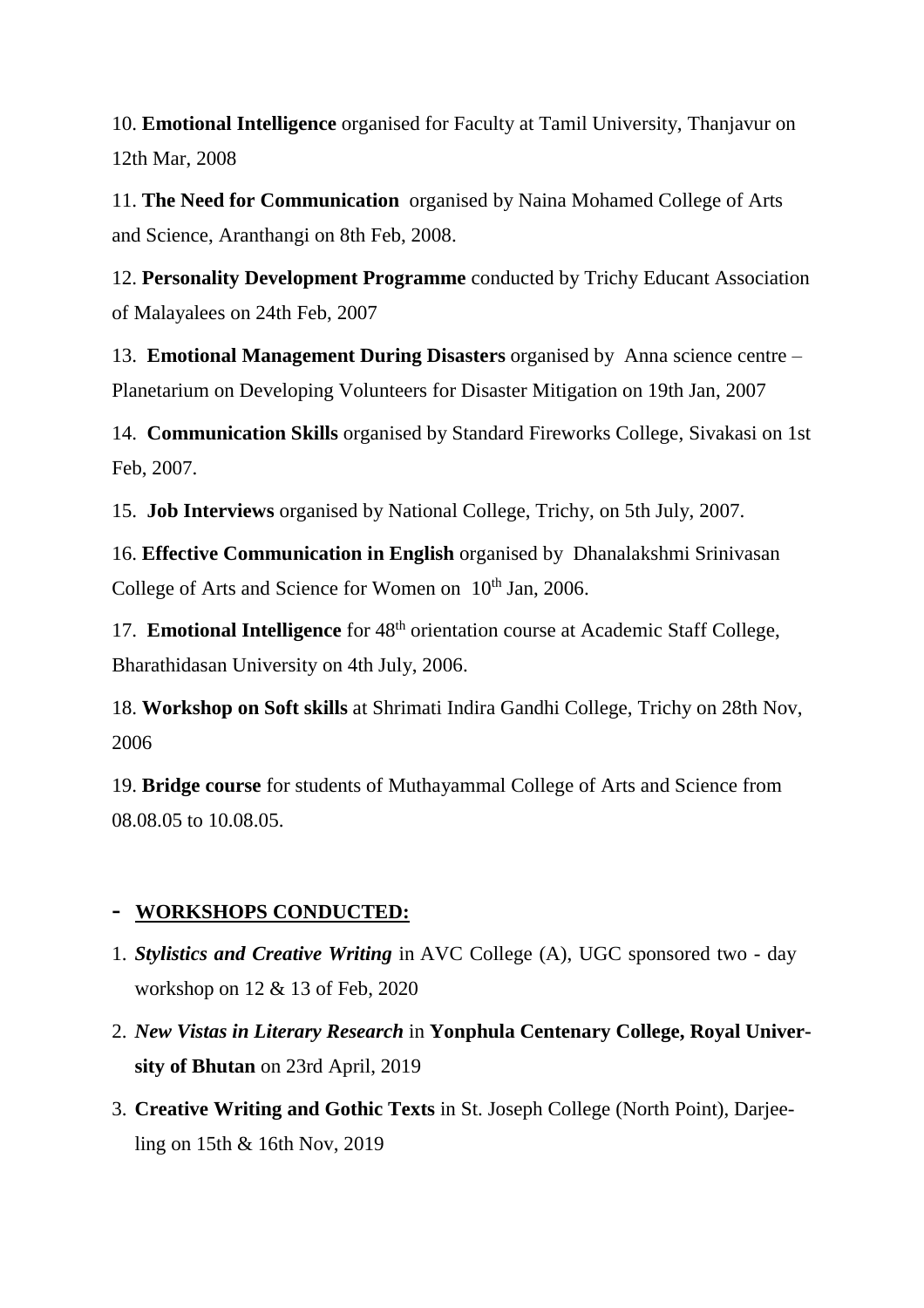- 4. *Soft Skills* for Faculty Members of Jamal Mohamed College on 23rd Jun, 2018
- 5. *Communication and Soft Skills* for students of classes IX and XII at Kendriya Vidyalaya on 22nd and 23rd July, 2006 and 29th and 30th July, 2006

## **- PANEL DISCUSSIONS:**

- 1. *Resistant Multiculturalism* In the Two day National Seminar on Contemporary Cerebrations on Multicultural Literature organised by the Postgraduate and Research Department of English, National College, Autonomous, Tiruchirapalli on 2nd Mar, 2019
- 2. *Cultural Text and Historical Context* at the UGC Sponsored national seminar on Emergent and Contingent trend in the interdisciplinary study of South Asian History, Culture and Literature at National College, Trichy on 22nd - 24th Sept, 2016
- 3. *On Macbeth* at The Supremacy of the superstar Shakespeare The Greatest of the Great tragedies organised by St. Joseph's college, Trichy on 20th Feb, 2013

## **- BOOK REVIEWS:**

1. Jeet Thayil's *Narcopolis* at the Department of English, St. Joseph College(A), on 27th Sept, 2012

## **- CHAIRED SESSIONS :**

- **- 1.**The three day Colloquium **On Literature, Theory and The History of ideas** held at M.S.M College, Kayamkulam, Kerala on 3rd, 4th and 5th Oct, 2018.
- 2. National Seminar on **South Asian Fiction: Strategies of Survival and Revival since 1995** at the Department of English, Jamal Mohammed College on 23rd Feb, 2017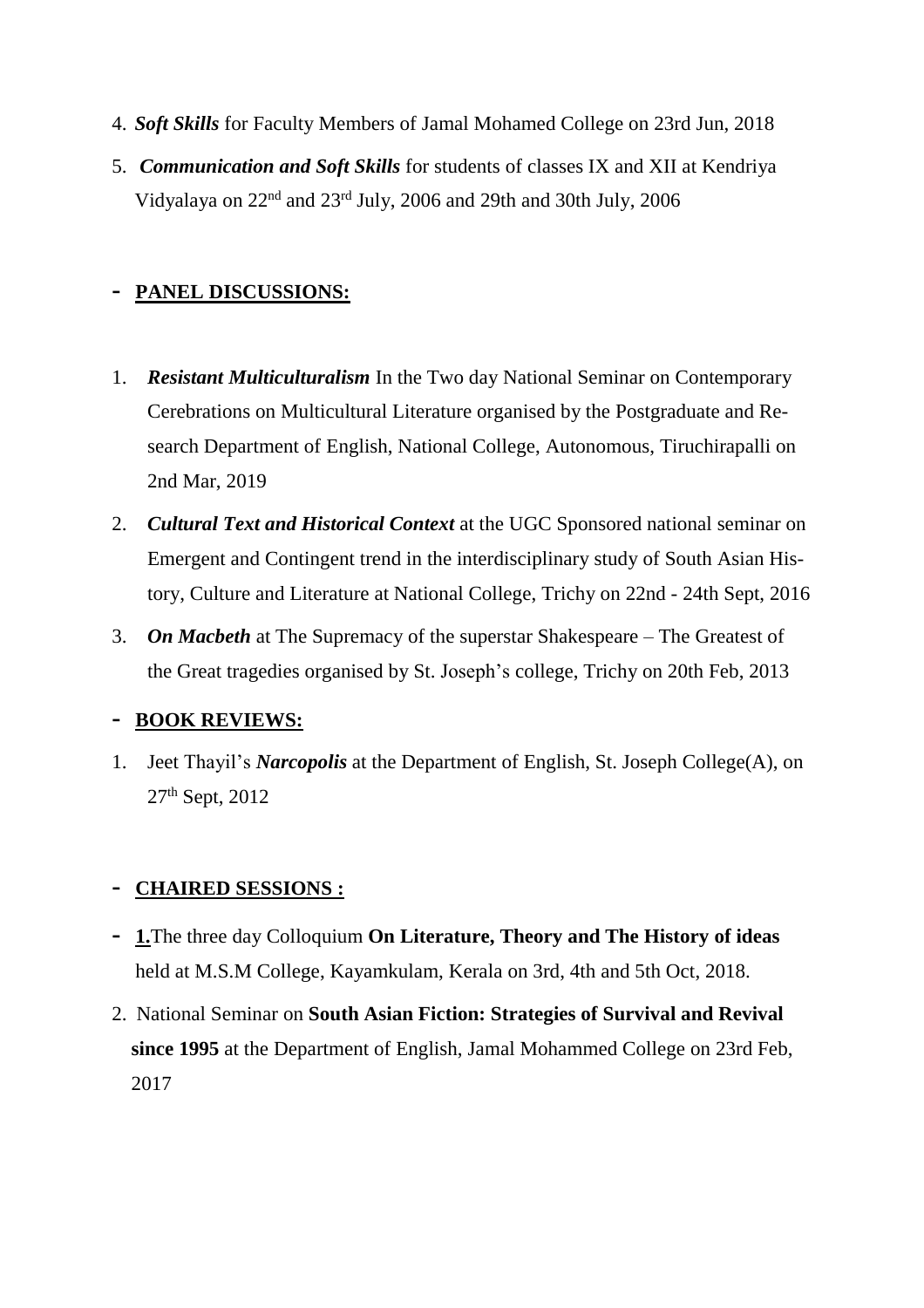- 3. Two day National Seminar on **Recent trends and themes in Indian English Literature** at Sri Akilandeshwari Women's college, Wandiwash on 27th and 28th Jan, 2015.
- 4. The Two Day UGC Sponsored National Conference on **Multidisciplinary Approach to Literatures in English and English Language** organised by Al Ameen arts Science and Commerce College, Bangalore on 26th and 27th Mar, 2015
- 5. The **National Seminar** in H. H. Rajah's college, Puddukotai hosted by the Departments of Tamil, English and Hindi on 22nd Mar, 2011
- 6. **New cultural contours in the Post Independent Indian Writing in English** organised by Bishop Heber college, Trichy in UGC National seminar on 9th and 10th Feb, 2010.
- 7. **IV International Conference of OSLEY on Ecology : Texts and Contexts** organised by National college, Trichy on 25<sup>th</sup> and 26th Sept, 2009.
- 8. **Texts and Contexts in Recent Post – Colonial Literatures** organised by Jamal Mohammed college, State level Seminar on Gender Issues: on 14<sup>th</sup> and 15<sup>th</sup> Sept, 2004

#### **PAPERS PRESENTED AT INTERNATIONAL LEVEL:**

- 1. **The Sagging Truth: An Anti-Detective analysis into the representation of Truth in Contemporary Media** in three days Singularities International conference on Truth 2019 organised by KAHM Unity Women's college, Manjeri on 29th, 30th and 31st, Jan 2019
- 2. **The Sixth Great Day of God: Analysing Animal Detectives in Media and Literature** at the International Conference on Ecology and Culture jointly organised by Department of English Amrita Vishwa Vidhyapeetam, Amritapuri, Kerala and FSLE-India held during Dec 15-17, 2018
- **3. The Anti - detective narrative as counter factuality: Rereading History and Fiction in Ripper Killings,** at the three day Colloquium on literature, theory and the history of ideas held at M.S.M College, Kayamkulam, Kerala on 3rd, 4th and 5th Oct, 2018.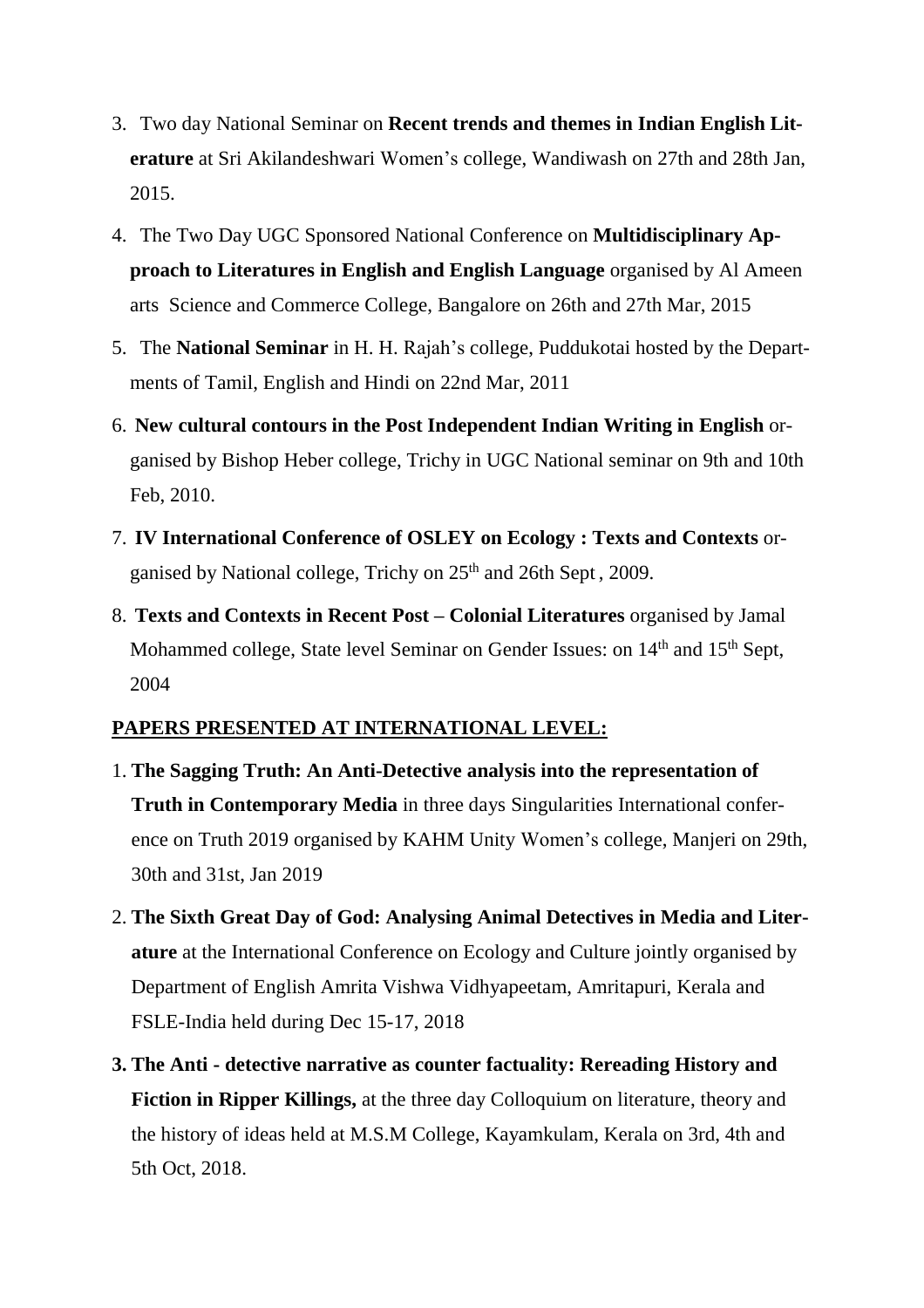- **4. I Want the Fairytale: A Marxist Interpretation of Narcissistic representation in Chick Media** at the **International Seminar, On Marx Today,** conducted by the Department of English, St. Berchman's College, Chenganacherry, Kerala on 3rd and 4th Sept, 2018
- 5. **Capturing Dorste Effect: An Analysis of Marisha Pessl's Night Film: A Novel** at the International Conference on The interface between Language and literature: Identity, Influence and Impact conducted by Auxilium College (A) and L'ordine Nuovo Publication, on 11th Aug, 2018.
- 6. **What the FOMO: An Analysis of the Web Series phenomenon as a Social Mirror** at the one day **International seminar on Social Issues in Literature and Media** organised by Department of Journalism and Mass Communication, Periyar University, Salem on 10th Feb, 2018.
- **7. Revisualising the Canon: Michael Chabon's Recreation of Sherlock Holmes in the Final Solution** at the **Two Day International Conference on Language and Literature** organised by Sri Akilandeshwari Women's college, Wandiwash on 25th and 26th Sept, 2015.
- **8. Negotiating the marginal in the multi cultural: Neil Bissoondath's A casual Brutality and Doing the heart good** organised by UGC Area study centre for Canadian Studies, University of Kerala, Thiruvanathapuram, **International Conference on Managing Diversity in the Era of Globalisation** on 5 th to 7 th Nov, 2008.

## **- PAPERS PRESENTED AT NATIONAL LEVEL:**

- 1. Braving Misconceptions in the Name of Education in the National Seminar on **South Asian Fiction: Strategies of Survival and Revival since 1995** at the Department of English, Jamal Mohammed College on 23rd Feb, 2017
- 2. Approaching a text from Social Constructivist Perspective in the Two Day National Conference in New Perspectives in Teaching English Language and Literature organised by Department of English, Sri Sarada College for Women, Salem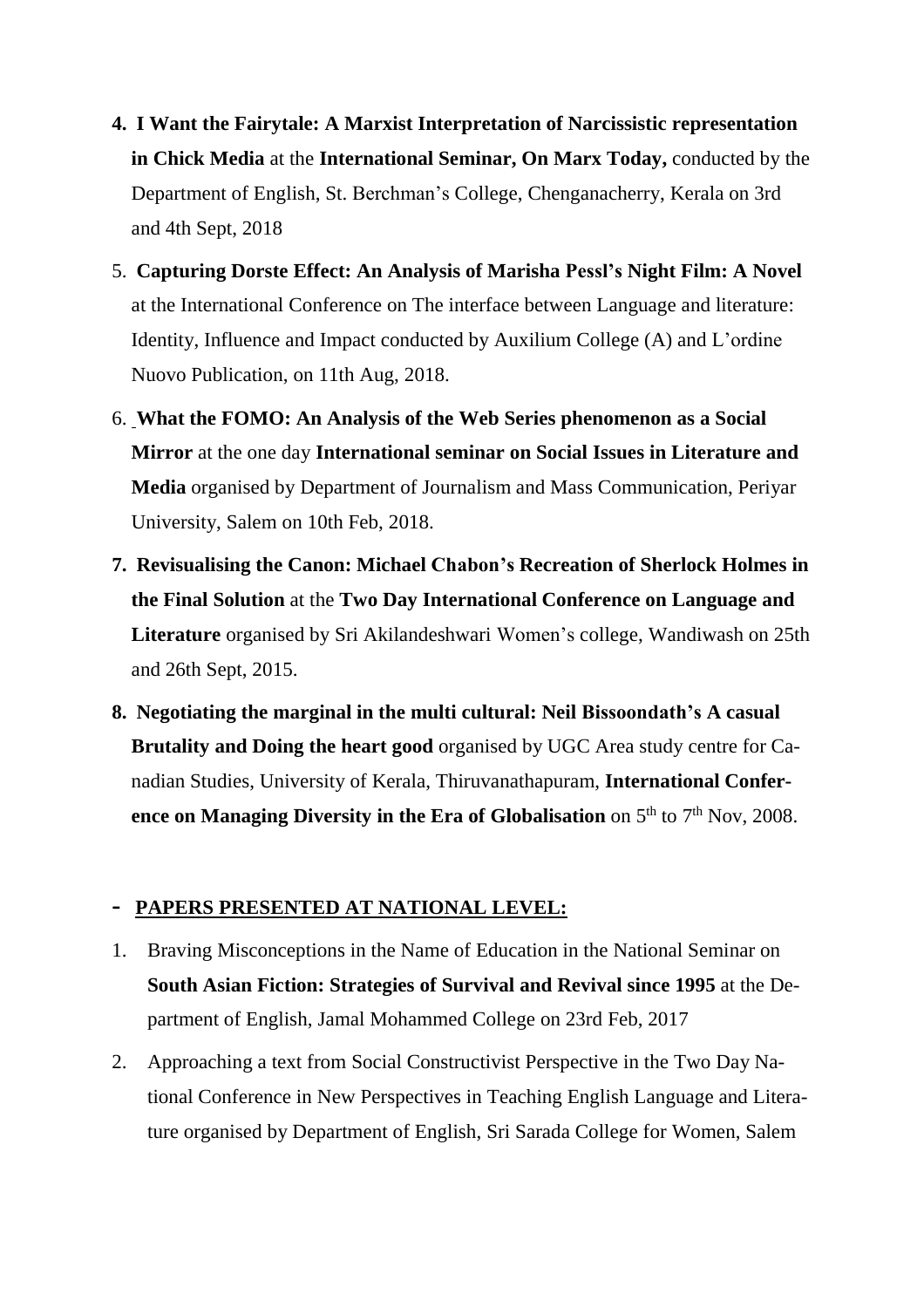in Association with English Language Teachers Interaction Forum, Kerala, on 1st and 2nd Feb, 2019

- 3. **Historiographical Metafiction as Rehabilitation of History: An Analysis of Amish Tripati's** The Shiva Trilogy at the National Seminar on Identities and Realities: Text and Context in Postcolonial Literature at Jamal Mohamed College, 12th Jan, 2016
- 4. **Transcending the Liminal Space: An Analysis of Spatio - Temporality in Vassangi's The In-between World of Vikram Lal and Neil Bissoondath's Doing the Heart Good** at the National Seminar on Identities and Realities: Text and Context in Postcolonial Literature at Jamal Mohamed College, 12th Jan, 2016
- 5. **Postmodern Narrative Techniques Employed in Lolita** at the UGC Sponsored National Conference on Facets of Literary theory, organised by The Madura College, 19th and 20th Mar, 2015
- 6. **Diasporans Drenched in Existentialism** at the UGC Sponsored Multidisciplinary National Seminar on Travails of Uprootment a tribute to Refugees, Exiles and Diasporic Communities at MSM college, Kayamkulam, Kerala on 29th - 31st July, 2015
- 7. **Defiling women's body: A Study of the Politics of the Partition Novel** UGC Sponsored seminar on Gender issues in Indian writing in English at JMC, Trichy on 20th Jan, 2011.
- 8. **Gender as inequality: A Study of Stereotypical Images of Women in Indian Children's Literature** UGC Sponsored seminar on Gender issues in Indian writing in English at JMC, on 20<sup>th</sup> Jan, 2011.
- 9. **Beyond Marginality: A Journey through Immigrant Space** in the National conference on Language and Literature organised Karunya University, Coimbatore on 28th and 29th Nov, 2008
- 10. **Disadvantages of Learning English through Internet and Some Remedies** organised by English Language Teachers Association India on 6<sup>th</sup> and 7<sup>th</sup> Feb, 2004.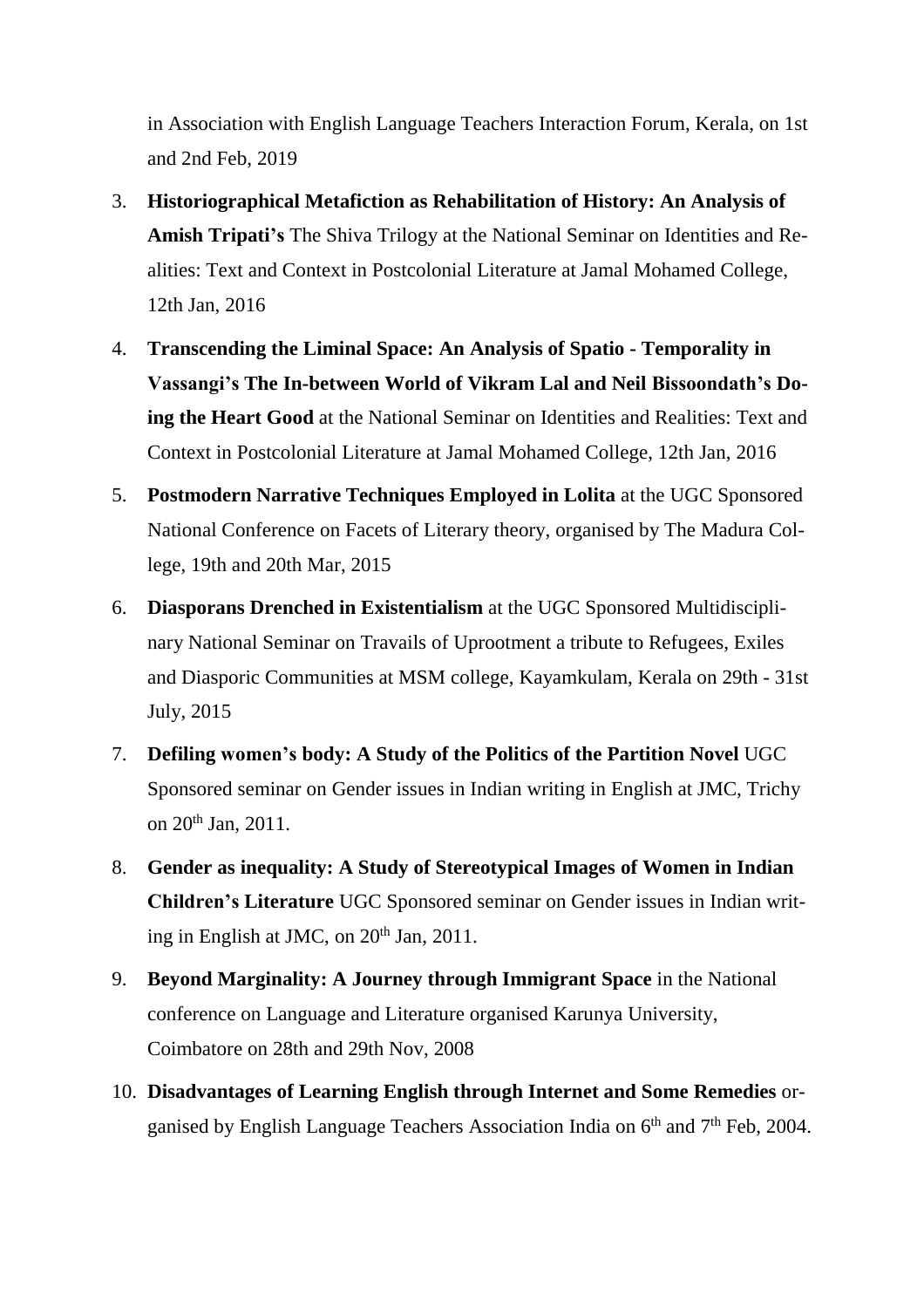- 11. **Poetry of Expression: Marlene Nourbese Philip** at the UGC National Seminar on Female Voices in Poetry (Since 1970), organised by Avinashi Lingam Institute for Home Science and Higher Education for women; Deemed University, Coimbatore, on 22nd Jan, 2004
- 12. **The Use of Women in Advertising** in the Two Day National Level Seminar on **Literature, Media and Social transformation** conducted by Holy Cross College, Trichy , October 18 - 19, 2004.
- 13. **Women in the Immigrant Fiction of Cyril Dabydeen** in the IACS Sponsored National Seminar on Canadian Studies, Gender issues: Canada and India organised by Jamal Mohammed College, Trichy, on 27th and 28th Mar, 2003

#### **- CONFERENCES PARTICIPATED:**

- 1. In the National Level Seminar on *Cultural Contours in contemporary English Literature* organised by Jamal Mohamed College, 21st Feb, 2013
- 2. Seminar on *Creating competitiveness to excel in higher education – a TQM ap*proach organised by IQAC, Jamal Mohamed College, Trichy on 8<sup>th</sup> Dec, 2010.
- 3. National level seminar on *Quality Enhancement in teaching, research and extension in higher education institutions – prospects and problems* organised by IQAC, Jamal Mohamed College, on April 15<sup>th</sup> and 16<sup>th</sup>, 2010.
- 4. UGC Sponsored Seminar on *Recent Approaches to Modern English Literary criticism and their impacts on reading and teaching practices* in Jamal Mohamed College, on 14<sup>th</sup> and 15<sup>th</sup> September, 2005.
- 5. UGC funded National Seminar on *Environmental Literature and Aesthetics* on 28-29th, Mar, 2001.

## **- WORKSHOPS ATTENDED:**

1. UGC CPE Sponsored Two-Day Workshop on **Professional Development for Academic Leadership in Curriculum Design** organised by Jamal Mohamed College, 18th and 19th Jan, 2019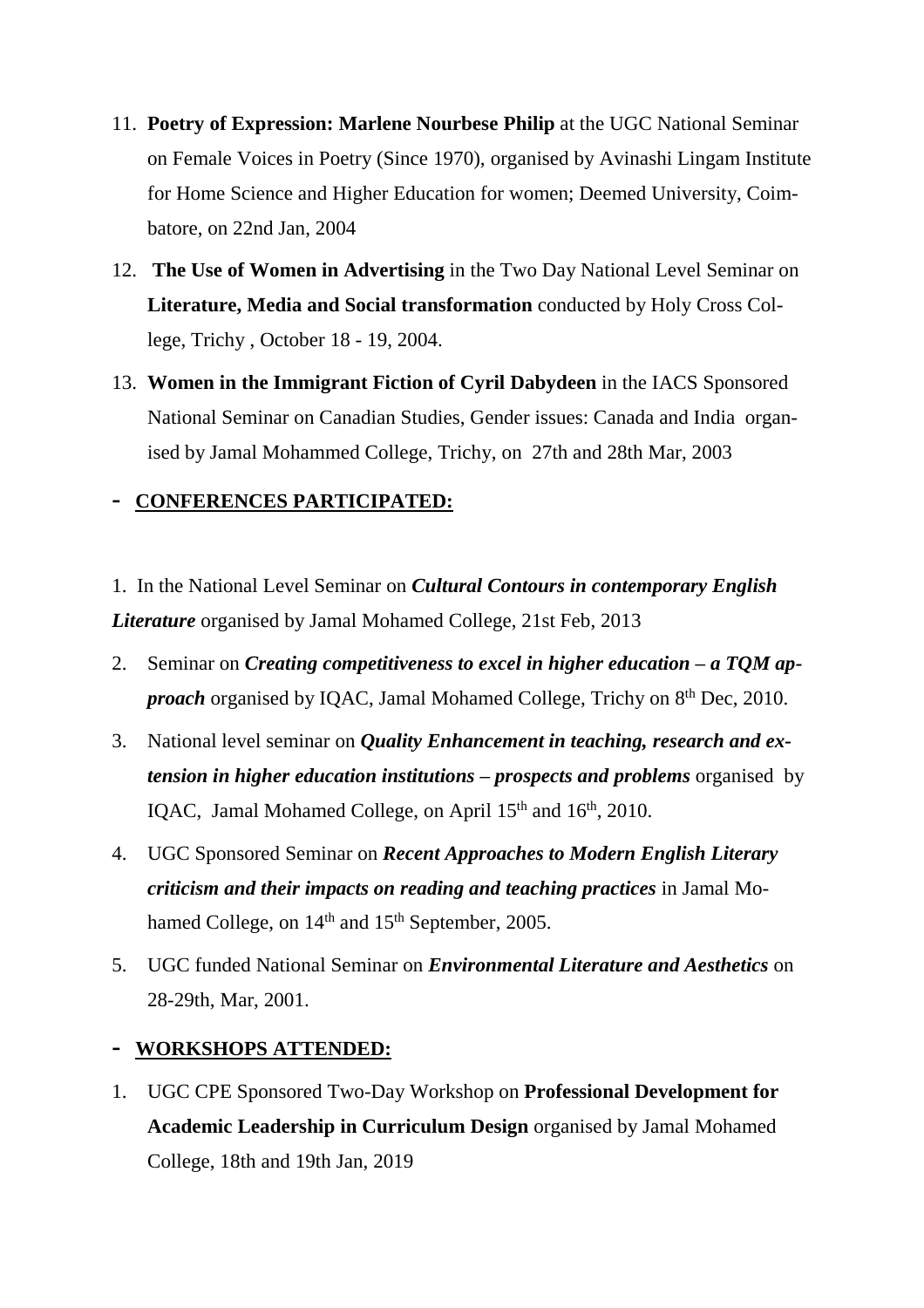- 2. One day workshop on **Role of Teacher in Present Scenario** organised by IQAC, Jamal Mohamed College on 17th Jan, 2017
- 3. Two days workshop on **Curriculum design and creation of Web interface for Online course** in Canadian culture and Literature from 17<sup>th</sup> and 18<sup>th</sup> March 2008.
- 4. UGC Sponsored Three days **Workshop on Curriculum development and Evaluation** organised by UGC academic staff college, Bharathidasan University at Jamal Mohamed College from 2nd to 4th, Mar, 2006.
- 5. State Institute of English on **Teaching Journalism and Mass Communication** from 01. 03. 2004 to 05 .03. 2004
- 6. State Institute of English on **Teaching Vocational English** from 10. 12. 2001 to14.12. 2001

#### **- Administrative Positions Held:**

As Member of Library Development Committee - from the year 2004 - 2006 As Member of Academic Audit Committee - from the year 2006 - 2008 As Member of Examination Committee - from the year 2014 - 2016 As Member of Research Committee - from the year 2016 - 2018 As Member of General Interest Course Committee - 2018 - 2020 As Member of International Relations Committee - 2020 onwards

- **- Member of Board of Studies :**
- 1. Bishop Heber College (Autonomous), Trichy 2020
- 2. Vellalar College for Women (Autonomous), Erode 2018
- 3. H. H. Rajah's College (Autonomous), Pudukottai 2014
- 4. Sadakathullah Appa College (Autonomous), Tirunelveli 2009 2011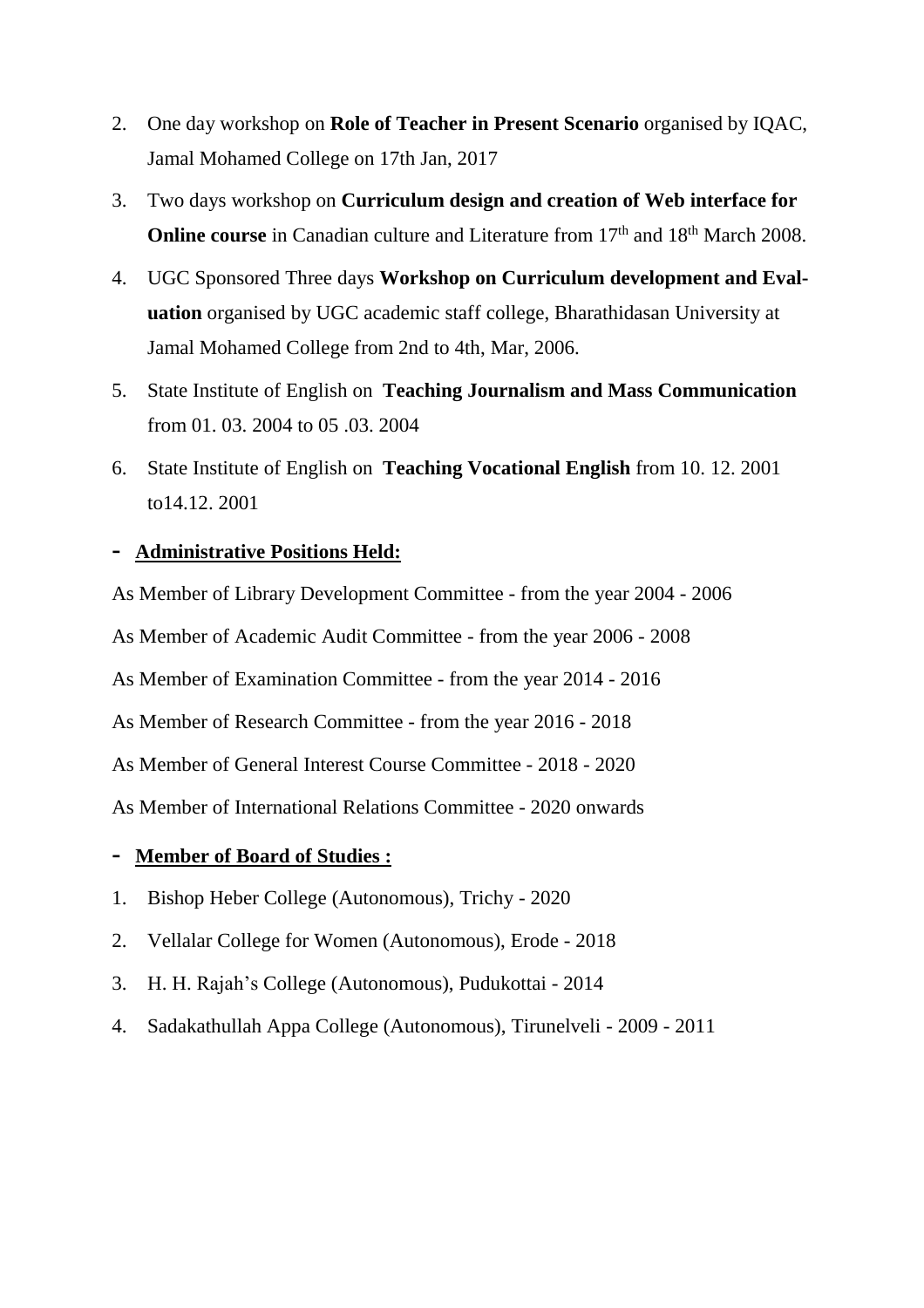## **- Improvement of Professional Competence( as per UGC requirements)**

1. Orientation Course Attended:

18. 01. 2002 to 14. 02. 2002 at Academic Staff College, Madras University, Madras

2. Refresher Courses Attended:

01. 03. 2005 to 21. 03. 2005 at Academic Staff College, Pondicherry Central University, Pondicherry

20. 12. 2008 to 09. 01. 2009 at Academic Staff College, Bharathidasan University, Trichy

21. 09. 2010 to 11. 10. 2010 at Academic Staff College, Bharathidasan University, Trichy

## - **RESEARCH GUIDANCE:**

1. Doctoral Research:

| S. No                       | <b>Research Title</b>                                                                                                                         | University                                 | Year             |
|-----------------------------|-----------------------------------------------------------------------------------------------------------------------------------------------|--------------------------------------------|------------------|
|                             | Negotiating the Marginal Space: A study<br>of the novels of M. G. Vassanji and<br>Rohinton Mistry - K. Shanmuga Sundara<br>Raj (Reg No: 3979) | Manonmaniam<br><b>Sundarnar University</b> | Nov 2012         |
| $\mathcal{D}_{\mathcal{L}}$ | The Portrayal of Women in Eastern and<br>Western Children's Literature: A Compar-<br>ative Study - A. Abdul Hakeem (Reg No:<br>4674)          | Manonmaniam<br><b>Sundarnar University</b> | Aug 2013         |
| 3                           | Defiled and Defiant: Women in the Litera-<br>ture of Communal Unrest - K. Mohamed<br>Umar Farooq (Reg No: 4675)                               | Manonmaniam<br>Sundarnar University        | Feb 2015         |
| 4                           | Gothicism and the Undead: An exploration<br>of the Vampire Myth in Fiction - R. Kar-<br>thick Babu (Reg No: 6005)                             | <b>Bharatidasan Univer-</b><br>sity        | <b>July 2015</b> |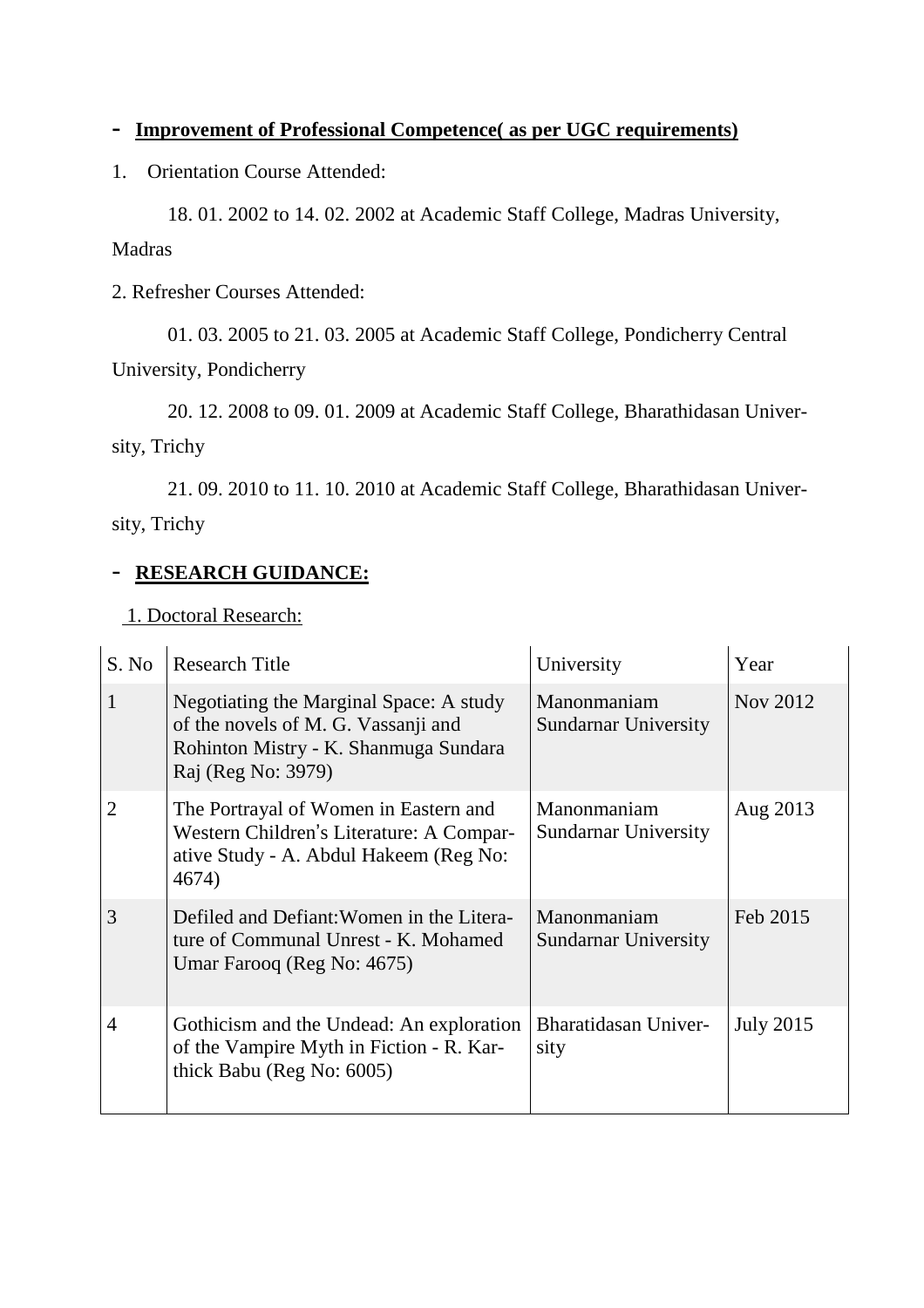| 5 | Teaching English Effectively Using Web -<br>Based Resources at the Collegiate Level -<br>J. Valentina Sangeetha (Reg No: 42983) | Bharathidasan Univer-<br>sity              | Jan 2016   |
|---|---------------------------------------------------------------------------------------------------------------------------------|--------------------------------------------|------------|
| 6 | Looking Beyond Marginality: A Study of<br>the Novels of Neil Bissoondath - A. Ka-<br>bilath Begum (Reg No: 5714)                | Manonmaniam<br><b>Sundarnar University</b> | Feb 2018   |
|   | Refashioning Holmes Through Reinterpre-<br>tations in Select Fictional Works - P.<br>Suresh Kumar (Reg No: 22417)               | Bharathidasan Univer-<br>sity              | April 2018 |
| 8 | A Thematic Study of Selected Plays of Vi-<br>jay Tendulkar - Chellamal                                                          | Manonmaniam<br>Sundarnar University        | April 2018 |

# 2. M.Phil Dissertations:

| 1              | Cormac MC Carthy's The Road as a Post<br>Apocalyptic Novel - M. Samraj (Reg No:<br>17MPFEN017)                                                                   | Bharathidasan Univer-<br>sity | Aug 2018 |
|----------------|------------------------------------------------------------------------------------------------------------------------------------------------------------------|-------------------------------|----------|
| 2              | Postmodern Subjectivity: An Analysis of<br>Paul Auster's Leviathan - P. Manikandan<br>(Reg No: 16MPFEN015)                                                       | Bharathidasan Univer-<br>sity | Aug 2017 |
| 3              | An Analysis of Miguel Syjuco's <i>Ilutrado</i><br>as a Postmodern Mystery - M. Murugan<br>(Reg No: 16MPFEN016)                                                   | Bharathidasan Univer-<br>sity | Aug 2017 |
| $\overline{4}$ | Catastrophe of Veracity in Kiran Desai's<br>Hulla Baloo in the Guava Orchard and<br>The Inheritance of Loss - G. Raymond<br>Robert (Reg No: 16MPFEN032)          | Bharathidasan Univer-<br>sity | Aug 2017 |
| 5              | The Foremost Divergents in the course of<br>Self preservation in Freedom by Jonathan<br>Franzen and Knight by Elie Wiesel - D.<br>Subramani (Reg No: 16MPFEN038) | Bharathidasan Univer-<br>sity | Aug 2017 |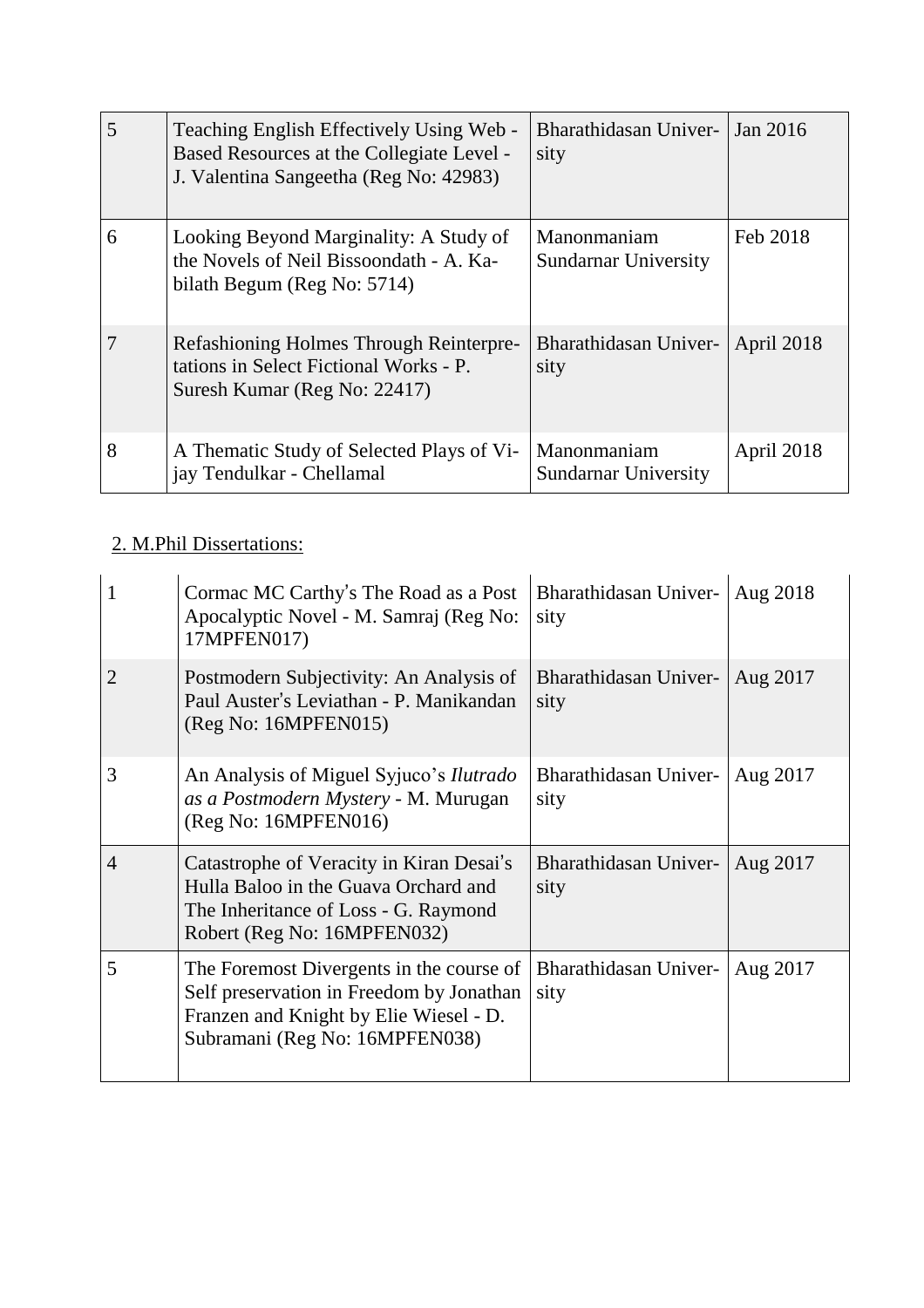| 6  | A Study of Postmodern Elements in Ha-<br>ruki Murakami's Kafka on the Shore and<br>Sputnik Sweetheart - Subin Varghese<br>(Reg No: 15MPFEN014)       | Bharathidasan Univer-<br>sity | Aug 2016 |
|----|------------------------------------------------------------------------------------------------------------------------------------------------------|-------------------------------|----------|
| 7  | Socio Political Concern in the Novels of<br>Sahgal Rich Like Us and Mistaken Iden-<br>tity - M. Sathees (Reg No:<br>14MPFEN016)                      | Bharathidasan Univer-<br>sity | Aug 2015 |
| 8  | Existentialism in Arun Joshi's <i>The For-</i><br>eigner and The Apprentice - K. An-<br>balagan (Reg No: 14MPFEN017)                                 | Bharathidasan Univer-<br>sity | Aug 2015 |
| 9  | Realisation of Women in Shashi Des-<br>pande's The Binding Vine and A matter<br>of Time - M. Karthick (Reg No:<br>12MPFEN007)                        | Bharathidasan Univer-<br>sity | Aug 2013 |
| 10 | K. Dhinesh (Reg No: 11MPFEN003)                                                                                                                      | Bharathidasan Univer-<br>sity | Aug 2012 |
| 11 | Anitha Desai as a Psychological Novelist<br>with reference to <i>Fire on the Mountain</i><br>and Cry The Peacock - K. Vijay (Reg.<br>No: $10MPFEN16$ | Bharathidasan Univer-<br>sity | Aug 2011 |

#### - **PUBLIC LECTURES ATTENDED:**

1. Marx Today by **Gayathri Chakravorthy Spivak**, Literary theorist on 3rd Sept, 2018 conducted by Department of English, St. Berchman's College, Chenganacherry.

2. Literature, Theory and History of Ideas by **Prof. Jonathan Dollimore**, Cultural Materialist on 3rd Oct, 2018 conducted by MSM College, Kayamkulam in collaboration with the centre for cultural studies, University of Kerala.

3. Indispensability of Truth by **Prof. Jonathan Culler** on 29th Jan, 2019 conducted by KAHM Unity Women's College, Manjeri, Kerala.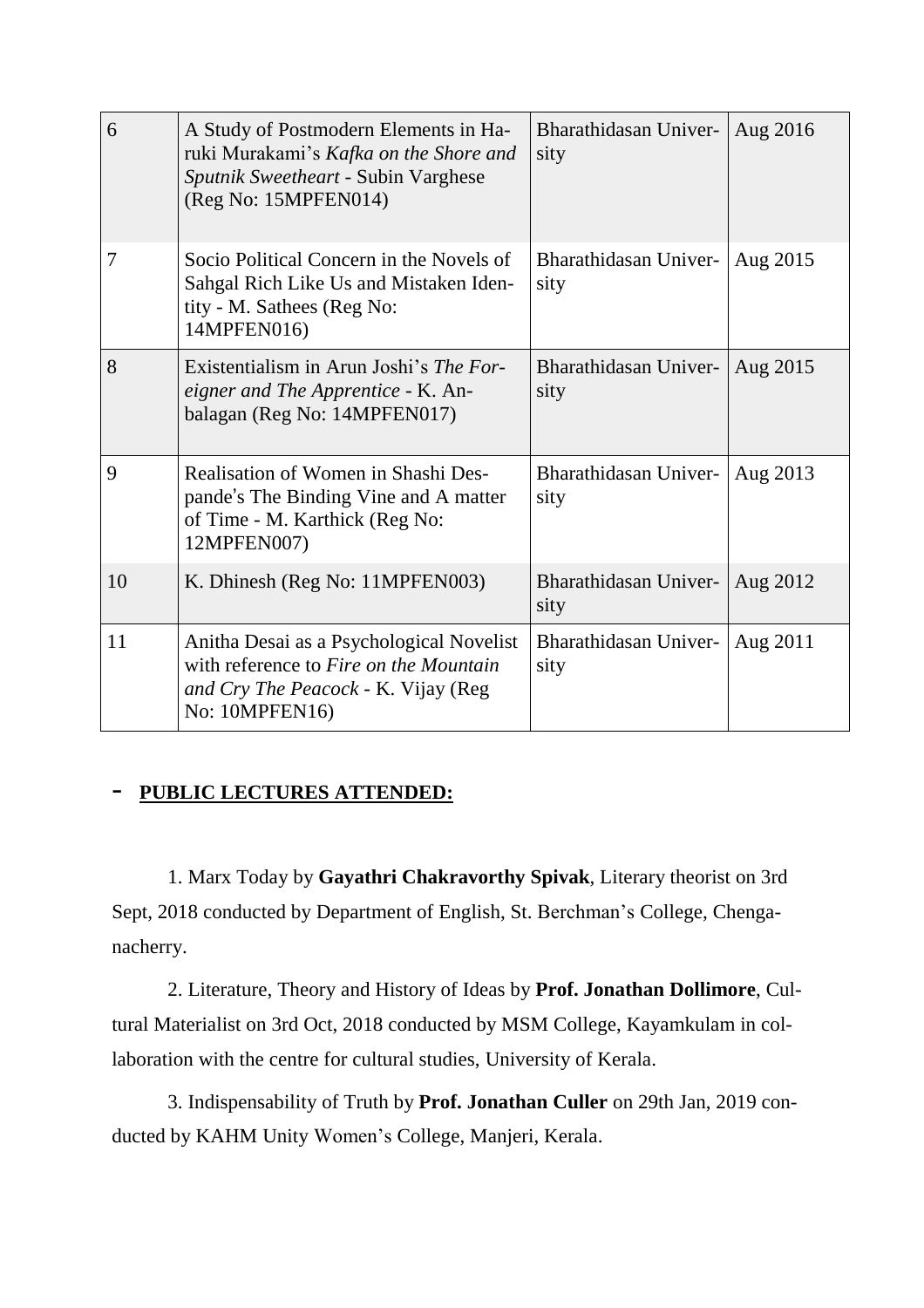# **- PAPERS PUBLISHED:**

| S.<br>N <sub>0</sub> | <b>Title of the Paper</b>                                                                                                            | <b>Name of the</b><br><b>Journal</b>                                             | Vol.,<br>Issue & Pg.<br>No.                               | <b>Month</b><br>$\boldsymbol{\&}$<br>Year | Impa<br>ct<br><b>Facto</b><br>r | <b>ISSN</b>    |
|----------------------|--------------------------------------------------------------------------------------------------------------------------------------|----------------------------------------------------------------------------------|-----------------------------------------------------------|-------------------------------------------|---------------------------------|----------------|
| $\mathbf{1}$         | Online teaching $&$<br>Practical implications<br>of teacher professional<br>development.                                             | <b>TJCME</b>                                                                     | Vol: 12, No:<br>3<br>Scopus                               | April<br>2021                             |                                 | 3909-<br>3912  |
| $\mathbf 1$          | Posthuman Vampire: A<br>biomedical war weapon<br>in Justin Cronin's The<br>Passage                                                   | Journal of<br>Advanced<br>research in<br>dynamical and<br>control systems.       | Vol: 12, No:<br>7, (Scopus -<br>Coverage<br>$2017 - 2020$ | 2020                                      |                                 |                |
| $\overline{2}$       | Literature of Trauma: A<br><b>Cathartic Artefact</b>                                                                                 | Online<br>International<br>Interdisciplinary<br>Journal                          | 08,06, 325-<br>328                                        | Nov-<br>Dec<br>2018                       | 4.318                           | 2249-<br>9598  |
| 3                    | Narratives of<br>Resistance: Trauma,<br>Hybridity and the<br>Veil's Resurgence in<br>Mohja Kahf's The Girl<br>in the Tangerine Scarf | International<br>Journal of<br>Innovative<br>Knowledge<br>Concepts               | 7, 2                                                      | Feb<br>2019                               |                                 | 2454-<br>2415  |
| $\overline{4}$       | What the FOMO: An<br>Analysis of Web Series<br>Phenomenon as Social<br>Mirror                                                        | The Indian Na-<br>tional Journal of<br><b>English Language</b><br>and Literature | 6, 21                                                     | Jan-<br>Mar<br>2018                       | 3.5                             | 2347<br>2634   |
| 5                    | Postmodernity and In-<br>humanity: A Study of<br>Ukmina Manoori's I<br>Am a Bachaposh                                                | <b>ROOTS</b> Interna-<br>tional Journal of<br>Multidisciplinary<br>Researches    | 4,6                                                       | Feb<br>2018                               | 3.487                           | 2349 -<br>8684 |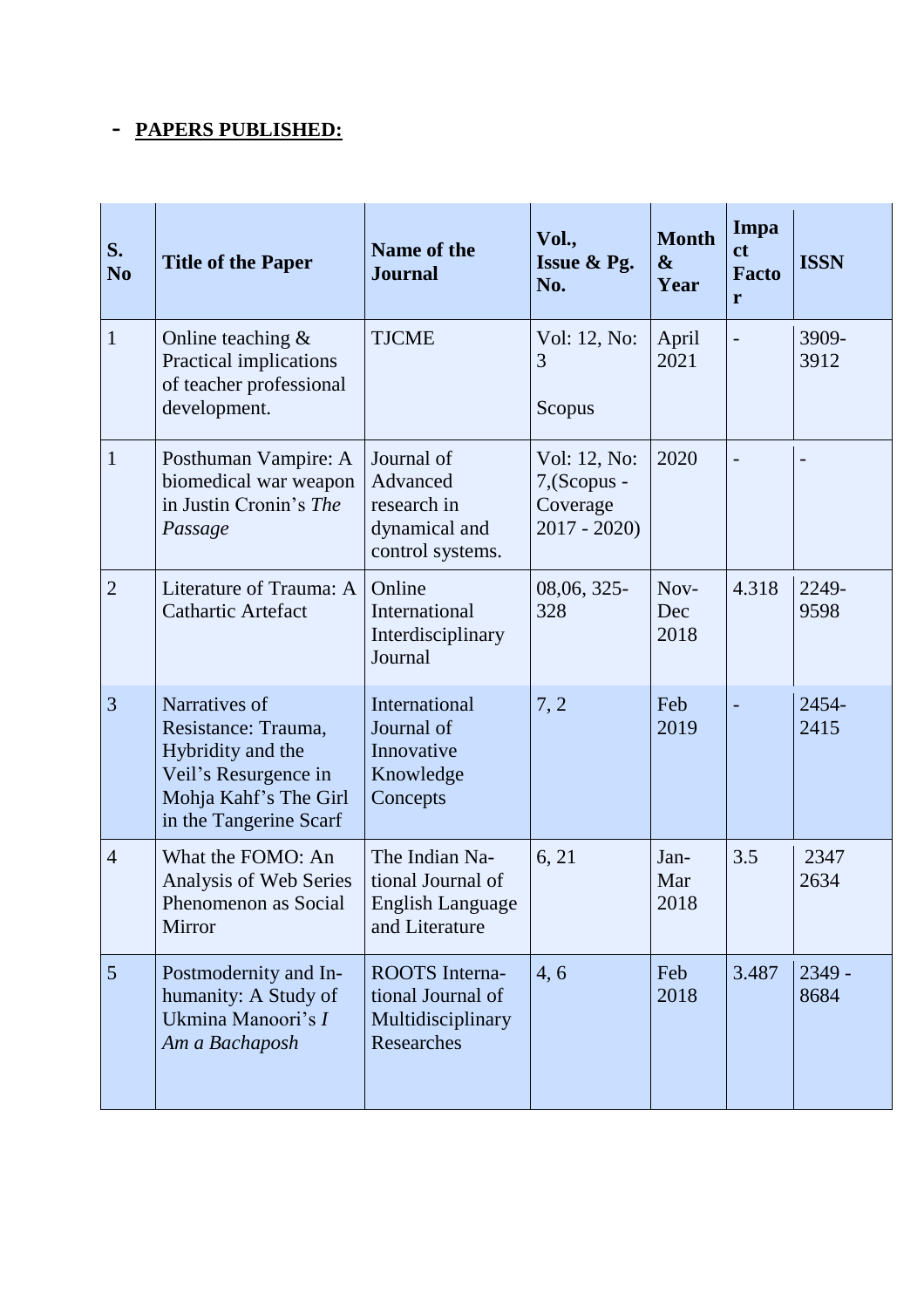| 6  | <b>Braving Misconcep-</b><br>tions in the Name of<br>Education                                                                                                                            | Jamal Academic<br><b>Research Journal:</b><br>An Interdiscipli-<br>nary                             | Vol IX No. 5 | Feb<br>2017     |       | $0973 -$<br>0303 |
|----|-------------------------------------------------------------------------------------------------------------------------------------------------------------------------------------------|-----------------------------------------------------------------------------------------------------|--------------|-----------------|-------|------------------|
| 7  | Transcending The Lim-<br>inal Space: an Analysis<br>of Spatio - Temporality<br>in Vassanji's The In-be-<br>tween world of Vikram<br>Lal and Neil<br>Bissoondath's Doing<br>the Heart Good | Jamal Academic<br><b>Research Journal:</b><br>An Interdiscipli-<br>nary                             | Vol 4        | $Jan -$<br>2016 |       | $0973 -$<br>0303 |
| 8  | Re-defining Honour in<br>Islam: An Islamic<br>Women Memoirists'<br>Outlook                                                                                                                | International Jour-<br>nal of English<br>Language, Litera-<br>ture and Humani-<br>ties (IJELLH)     |              | Mar-<br>2016    | 4.287 | 2321 7065        |
| 9  | Historiographical meta-<br>fiction as Rehabilitation<br>of History: an Analysis<br>of Amish Tripati's The<br>Shiva Trilogy                                                                | Jamal Academic<br><b>Research Journal:</b><br>An Interdiscipli-<br>nary                             |              | Jan<br>2016     |       | $0973 -$<br>0303 |
| 10 | The Politics of 'Other-<br>ing' and Marginality: A<br>study of Sky Lee's Dis-<br>appearing Moon Cafe<br><b>Literary Explorer</b>                                                          | An Annual Publi-<br>cation of Critical<br><b>Studies in English</b><br>Language and Lit-<br>erature |              |                 |       | 0973 0524        |

# - **ARTICLES IN BOOK:**

| S.<br>N <sub>0</sub> | <b>Name of the Article</b>                                                             | <b>Book Title/Edited / Published</b><br>by | <b>ISBN</b>   |
|----------------------|----------------------------------------------------------------------------------------|--------------------------------------------|---------------|
|                      | Problematics of Postmodern<br>Narrative: The Unreliable Nar-<br>rator in <i>Lolita</i> | The Madura College, Madurai                | 9788192031040 |